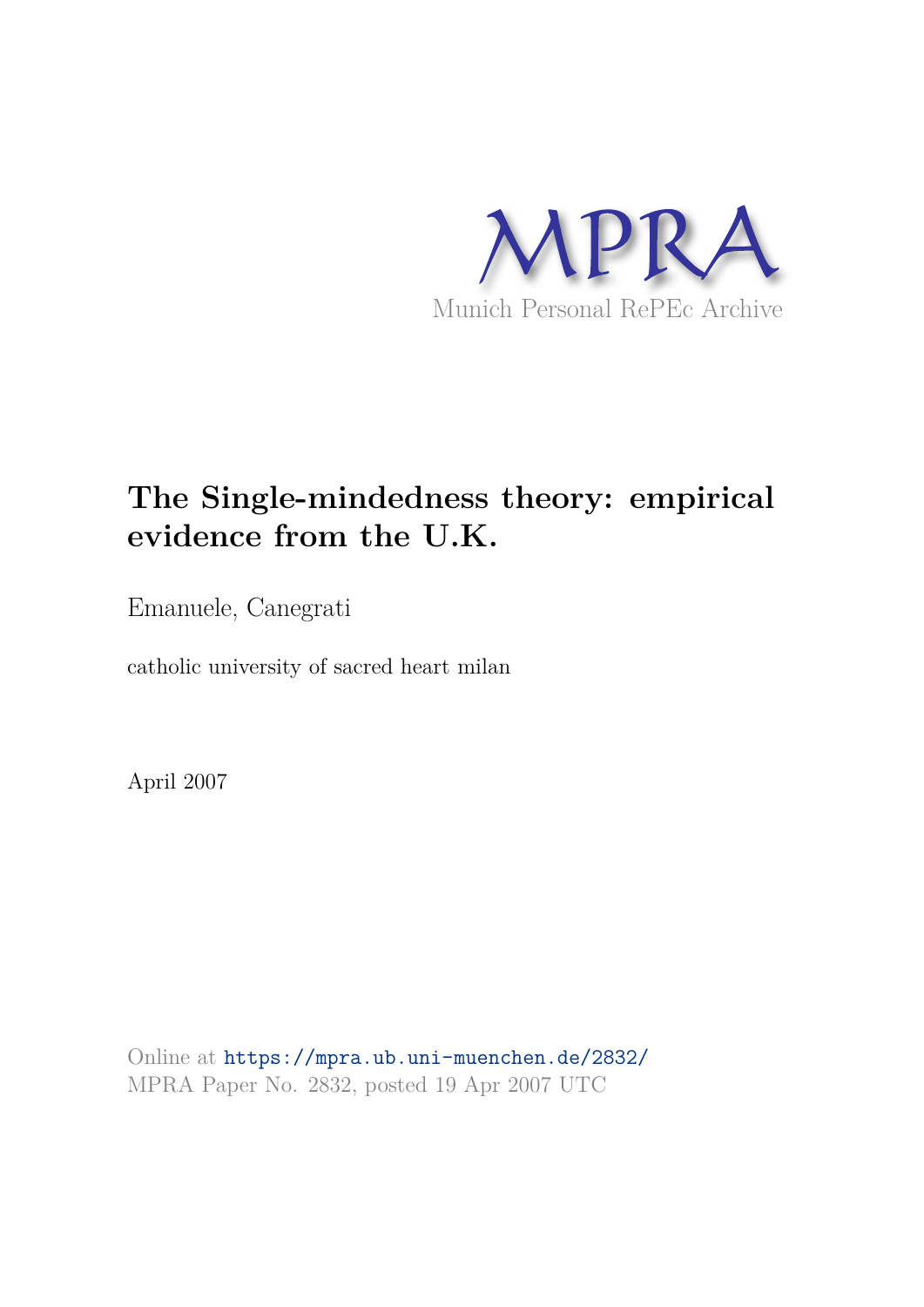## The Single-Mindedness Theory: Empirical Evidence from the U.K.

Emanuele Canegrati

April 19, 2007

#### Abstract

In this paper I will exploit answers coming from the British Election Study in order to assess the validity of the Single Mindedness Theory. In particular, I will evaluate whether political preferences of voters for political candidates depend on their age and some other characteristics such as gender, education, religion, social and economic conditions. Performing LOGIT and PROBIT regression I will demonstrate that variable age is statistically significant, demonstrating that Single Mindedness Theory assumptions holds in the UK political environment.

Any man who is under 30, and is not a liberal, has not heart; and any man who is over 30, and is not a conservative, has no brains.

(Whiston Churchill, attributed)

## 1 Introduction

Uncertainty has always been one of the most difficult variables to model and to measure in economic and political sciences. In studying elections and voting we may see that uncertainty is bi-directional: on the one hand there exists a first type of uncertainty which voters have with respect to candidates' policies, meaning that they do not exactly know which policies politicians really prefer; on the other hand there is a second type of uncertainty which politicians have with respect to voters' preferred issues, meaning that they do not know electorate's preferences towards a certain policy. Nowadays we have very good theoretical tools to study uncertainty in elections (see Enelow and Hinich ??); for instance, we know that voters have preferences which may be summarised in the socalled Ideal Point (IPs) and that candidates choose policies which minimize the distance with respect to votersí IPS or in other words, which maximize the probability to win elections. Nevertheless, we still need empirical evidence which may back theoretical assumptions. The problem of uncertainty in the voting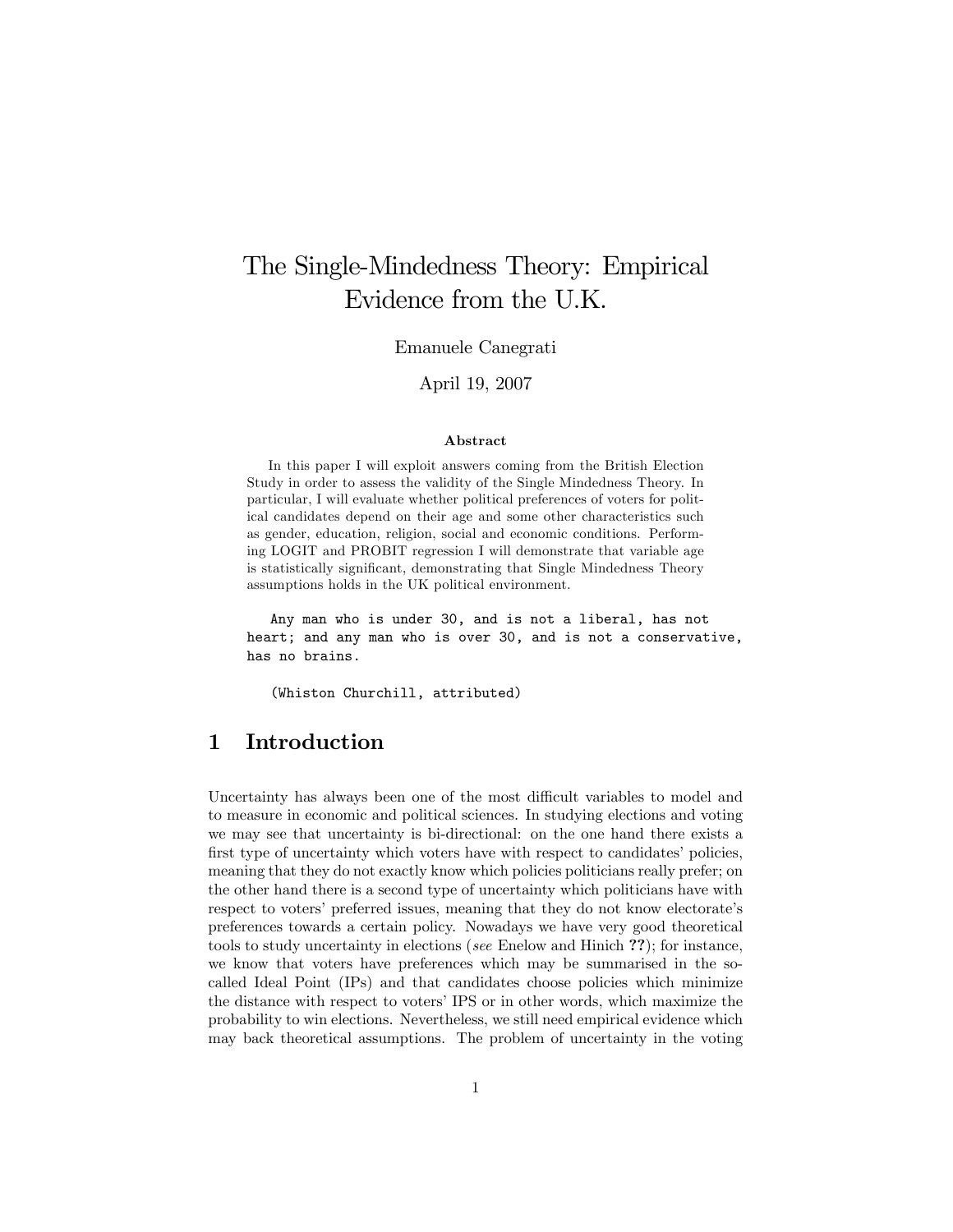theory is effectively studied in Alvarez ??. He identified two different levels to measure uncertainty: the first is represented by the *aggregate* measurement and the second is the individual measeurement, which in turn may be divided into two classes: inferencial and indirect. The following scheme reports a complete taxonomy of measurement systems to detect political uncertainty.

- 1. Aggregate
- 2. Individual
	- (a) Inferential
	- (b) Direct
		- i. Direct Survey Question
		- ii. Direct Operationalization

In my paper I will be exclusively intetested in analysing Direct Survey Questions (b.i), since they do not suffer from problems which frequently affect inferential measures and which are related to econometric analysis, in particular the reliance on the vagaries in different estimation methods. Direct Survey Questions usually ask respondent to locate either themselves or political candidates on scales related to one issue or more. Two very outstanding examples of these surveys are the US National Election Survey, which exploits a seven-point scale as system of answers and the British Election Study (BES from now on) which will be used in this paper.

## 2 Political Parties in the U.K.

Over the last two centuries the United Kingdom has had a predominantly twoparty system. Before the mid-19th century British politics was dominated by the Whigs and the Tories, where the former were associated with the newly emerging moneyed industrial classes, and the latter were associated with the landed gentry and the Anglican Church. By the mid 19th century the Tories had evolved into the Conservative Party, and the Whigs had evolved into the Liberal Party. These two parties dominated the political scene until the 1920s, when the Liberal Party declined in popularity and suffered a long stream of resignations. It was replaced as the main left-wing party by the newly emerging Labour Party, who represented an alliance between the Trade Unions and various socialist societies. The Liberals merged with the Social Democratic Party, which was founded in 1981, because they had very similar views and became the Liberal Democrats which are now a sizeable third party whose electoral results have improved in recent years. The UKís First Past the Post electoral system leaves small parties disadvantaged on a national scale. It can, however, allow parties with concentrations of supporters in the constituent countries to flourish. Other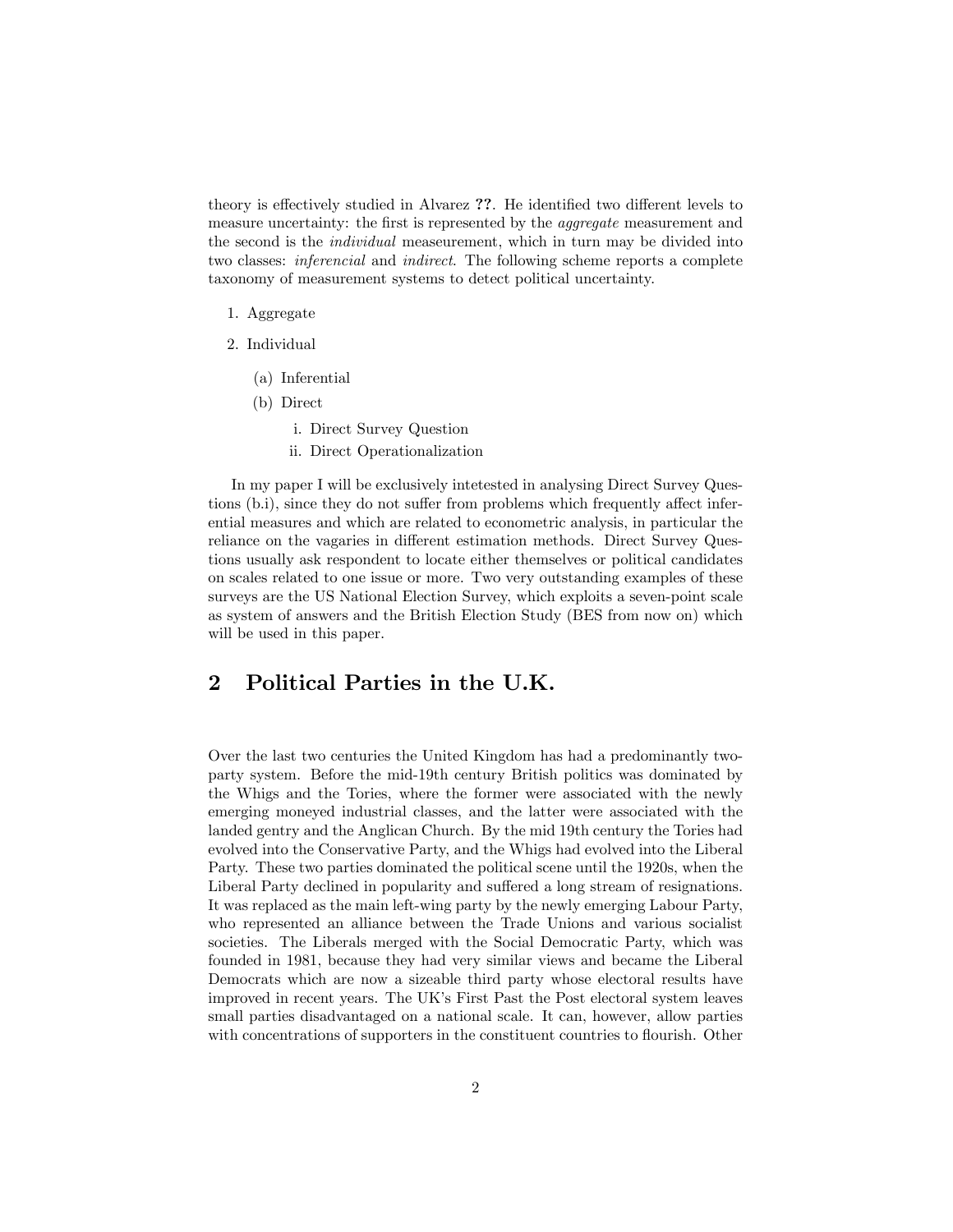parties include two national parties, Plaid Cymru, the Party of Wales (founded in 1925), and the Scottish National Party (founded in 1934). Northern Ireland parties include the Ulster Unionists, formed in the early part of the 20th century, the Democratic Unionists, founded in 1971 by a group that broke away from the Ulster Unionists, the Social Democratic and Labour Party, founded in 1970, and Sinn Féin.

In recent years, proportional representation-based voting systems have been adopted for elections to the Scottish Parliament, the National Assembly for Wales, the Northern Ireland Assembly, the London Assembly and the UKís seats in the European Parliament. In these bodies, minor parties have had some amount of success. Traditionally political parties have been private organisations with no official recognition by the state. The Registration of Political Parties Act 1998 changed that by creating a register of parties. The Electoral Commission's register of political parties lists the details of parties registered to fight elections with their name in the United Kingdom. Under current electoral law only registered party names can be used on ballot papers by those wishing to fight elections. As of 12 January 2007 it shows the number of registered political parties as below.

185 parties have their name registered for use only in England

1 party has its name registered for use in England and Scotland.

6 parties have their name registered for use in England and Wales.

144 parties have their name registered for use in England, Scotland and Wales.

17 parties have their name registered for use only in Scotland.

10 parties have their name registered for use in Wales only

In Northern Ireland, 58 parties are on the register, including the Conservative Party which fights elections in the province.

Three parties dominate politics in the House of Commons. They all operate throughout Great Britain (only the Conservative Party stands candidates in Northern Ireland). Most of the British Members of the European Parliament, the Scottish Parliament, and the National Assembly for Wales represent one of these parties:

Labour Party, centre-right to left-wing (traditionally left-wing but actually more centrist), Co-operative Party (all Co-operative Party MPs are also Labour MPs as part of a long-standing electoral agreement), Conservative Party, centrist to right (traditionally centre-right), and Liberal Democrats, centrist to centre-left.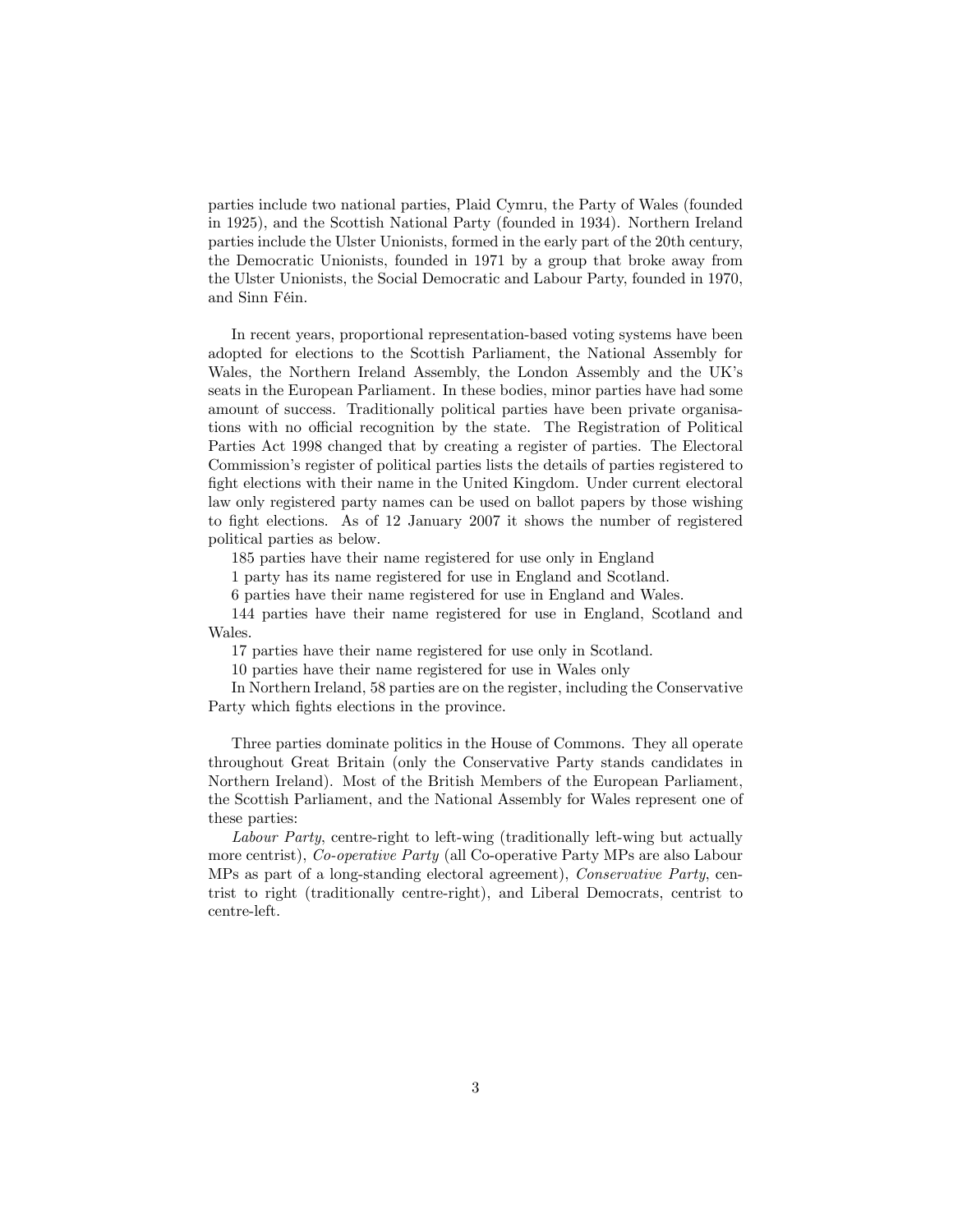| Affiliation                        | <b>Members</b> |
|------------------------------------|----------------|
| Labour Party                       | 352            |
| Conservative Party                 | 196            |
| Liberal Democrats                  | 63             |
| Democratic Unionist Party          | 9              |
| Scottish National Party            | 6              |
| Sinn Féin                          | 5              |
| Plaid Cymru                        | 3              |
| Social Democratic and Labour Party | 3              |
| Independents                       | 1              |
| Independent Labour                 | 1              |
| <b>Ulster Unionist Party</b>       | 1              |
| RESPECT The Unity Coalition        | 1              |
| Health Concern                     | 1              |
| <b>Speaker and Deputies</b>        | 4              |
| Total                              | 646            |

Table 1: Composition of the House of Commons Source: Wikipedia

| Affiliation              | Life peers | Hereditary peers | Lords spiritual | Total         |
|--------------------------|------------|------------------|-----------------|---------------|
| Labour                   | 208        |                  |                 | 212           |
| Conservative             | 159        | 47               |                 | 206           |
| <i>Liberal Democrats</i> | 73         |                  |                 | 78            |
| <b>UKIP</b>              |            |                  |                 | $\mathcal{D}$ |
| Green                    |            |                  |                 |               |
| Cross-benchers           | 168        | 33               |                 | 201           |
| $Non-afflicated$         | 9          |                  |                 | 11            |
| Lords Spiritual          |            |                  | 26              | 26            |
| Total                    | 620        | 92               | 26              | 737           |

Table 2: Composition of the House of Lords Source: Wikipedia

## 3 British Election Study (2005): characteristics and dimension of the sample

According to Sanders, Clarke, Steward, & Whiteley ?? the 2005 BES is based on two parallel panel surveys. The main study is a two-wave face-to-face national probability panel survey, with the first wave conducted between February and March 2005 and the second wave conducted between May and July 2005, starting right after the May 5th general election. The face-to-face study is complemented by a three-wave internet panel survey. The Örst internet wave was conducted in March 2005; the second wave was implemented during the official campaign, which took place in April 2005, and the third went into the field in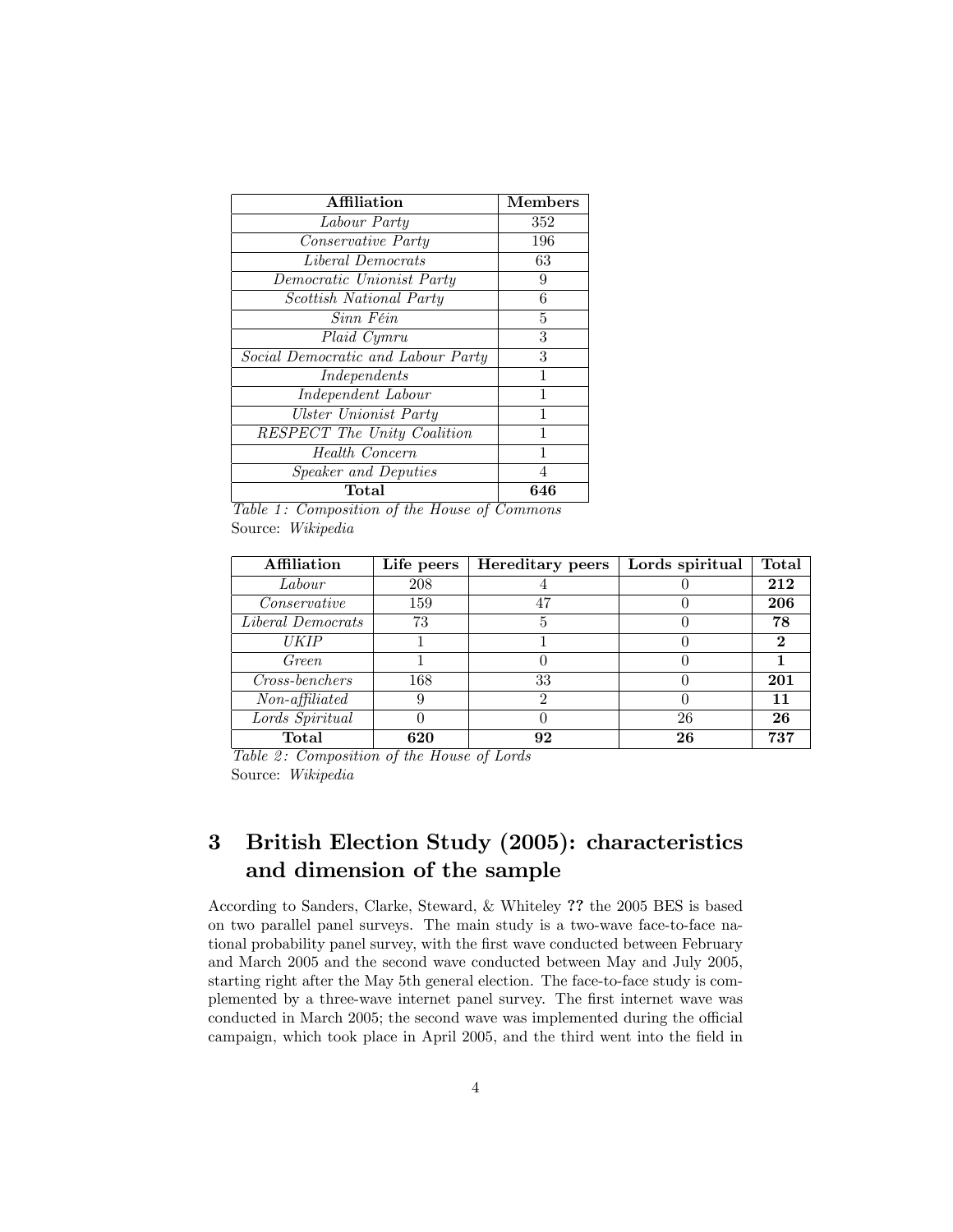May 2005, immediately after the election. The pre-election wave questionnaires in both the face and internet surveys are identical, insofar as this was possible given that different modes were involved. The internet post-election survey is quite short, reflecting the fact that the internet respondents had already been interviewed a second time during the campaign. However, it did include a number of key questions  $\overline{\phantom{a}}$  about turnout and party choice  $\overline{\phantom{a}}$  that were asked in the more extensive post-election face survey.

In-Person Surveys: the 2005 BES in-person pre-election baseline survey was conducted before the election campaign officially began. The survey was designed to yield a representative sample of 'non-institutionalized' adults aged 18 and older living in Great Britain (people living in Northern Ireland and Scots living north of the Caledonian canal were excluded). A clustered multi-stage design was employed. First, 128 constituencies were sampled (77 in England, 29 in Scotland and 22 in Wales). Constituencies were sampled using three stratification criteria: (i) electoral marginality in the 2001 general election, (ii) region in England/Scotland and percent Welsh speakers in Wales, and (iii) population density. Within each constituency selected, two wards were randomly chosen, and within each ward household addresses were selected with equal probability from the national postcode address file. For households with multiple occupants, one person (the potential respondent) was selected at random using a modified Kish grid.

The N for the pre-election campaign survey was, 3589, with a response rate of 60.5%. Beginning immediately after the election, all of the pre-election respondents were asked to do a second in-person interview. The resulting pre-post panel N was 2959 (panel retention rate  $= 82.4\%$ ). To provide a representative national post-election sample, the panel was supplemented by a 'top-up' sample  $(N = 1202)$  chosen using the methods described above. All of the post-election top-up respondents were interviewed in-person. The unweighted post-election sample N thus was 4161 and, altogether, 4791 respondents participated in one or both of the in-person interviews.

The in-person survey data were weighted using a combination of factors designed to correct for unequal selection probabilities arising from deliberate oversampling in Scotland and Wales, deliberate oversampling of marginal constituencies, variation in the number of households at selected addresses, and variation in the number of people living in selected households. In addition, a set of post-stratification or 'calibration' weights for age and gender were employed.

Internet Surveys: Similar to the in-person pre-election survey, the first wave of the internet survey was conducted just before the election campaign formally began. Potential internet respondents were selected from YouGov's master panel which included 89,000 people at the time the study was conducted.8 People join the YouGov master panel in one of three ways: (i) by visiting the YouGov website (www.YouGov.com) and registering; (ii) by being recruited by one of several professional third-party recruiters (e.g., Win4Now) employed by YouGov; (iii) through ad-hoc alliances between YouGov and partners such as media outlets interested in conducting specific survey research projects. Respondents in such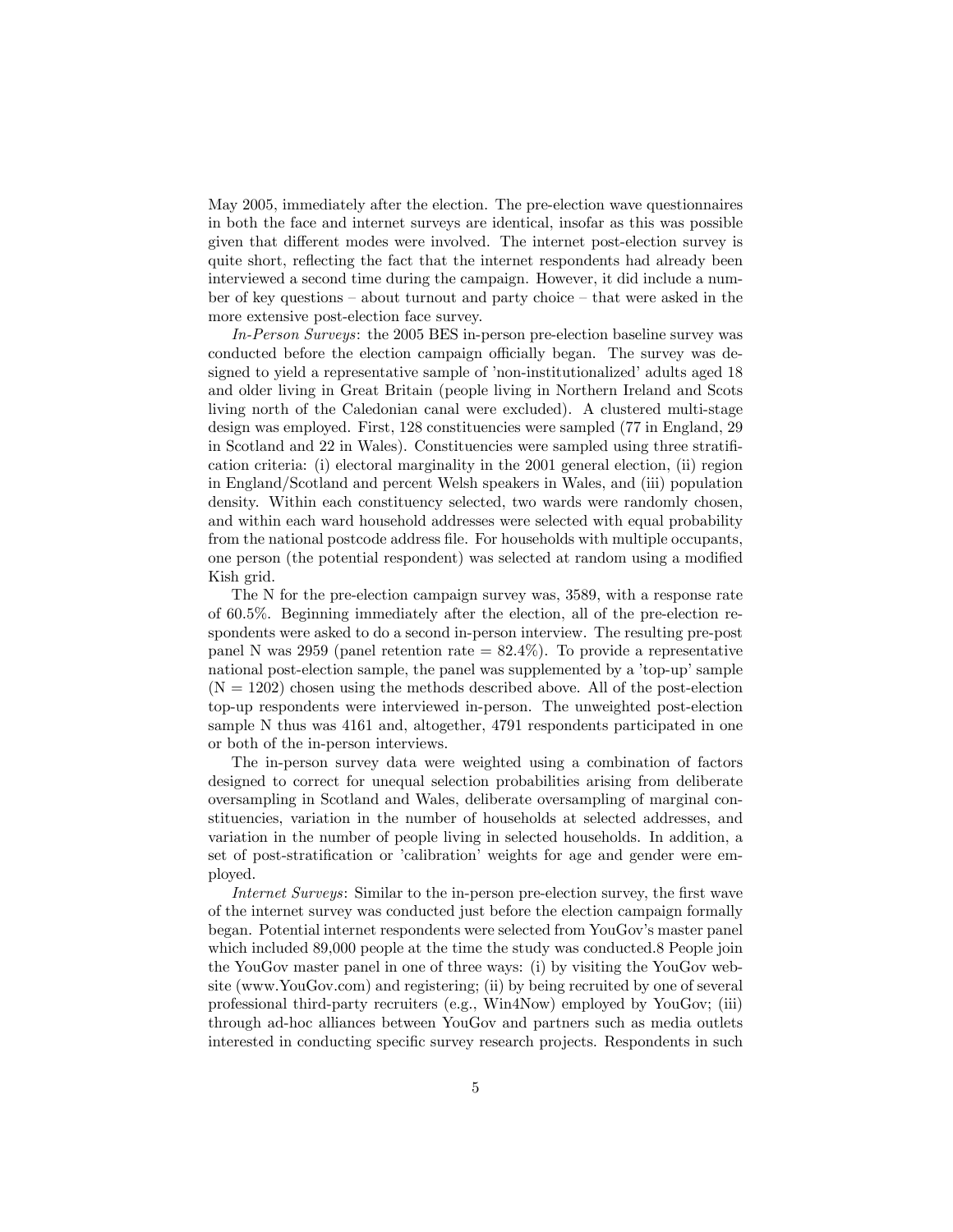surveys can be invited to join the YouGov master panel.

Potential respondents for the BES pre-election baseline internet survey were randomly selected from subsections of the master panel defined in terms of demographics (age, gender), media consumption (newspaper readership) and a political criterion (reported vote in the preceding (2001) general election). The total (unweighted) N for the YouGov pre-campaign survey was 7793. During the election campaign 6068 of these respondents participated in a rolling campaign panel survey designed to track the dynamics of public opinion as the campaign unfolded. Immediately after the election, 5910 of the pre-campaign respondents participated in a post-election survey. The response rate for the initial precampaign survey was 52.0%, and panel retention rates were 77.9% (campaign survey), and 75.8% (post-election survey).

After the three waves of the internet survey were completed, post-stratification weights for the data were developed using demographic criteria (gender, age within gender, region and social class), as well as newspaper readership and vote in the 2001 general election. Similar to the in-person surveys, information from the 2001 UK census was used to develop the demographic weighting factors for the internet surveys. Data from the National Readership Survey (an annual random probability in-person survey with 34,000 respondents) were used to construct the newspaper readership weighting factor, and the past vote weighting factor was developed based on the results of a large in-house analysis of false-memory effects.

## 4 Econometric framework

The aim of this paper is to understand which variables, coming out from the

BES 2005, may be able to explain the positioning of a voter on the political left-right scale; in particular we want to assess whether the main assumptions stated by the Single Mindedness Theory holds. Of course summarizing here what the SMT states is an hard attempt and for a deep understanding of the theory one may refer to Canegrati ??. Nevertheless, it is useful to remind that the SMT states, amongst other things, that the old and the young have different preferences towards some issues, in particular leisure and work. Thus, we expect that the variable "age" is statistically significant, since the preference of the electorate towards political candidate should be a function of the age. Notice that the SMT abstains to say something about which political parties (i.e. Conservative or Democratic) the old or the young prefer; it only assumes that preferences of individuals towards political candidates are affected by their age. To assess if what the SMT affirms holds I have written four specifications of the models, where the variable "age" is always present. The first specification may be written as:

$$
y_i^1 = \alpha + \sum_{i=1}^3 x_i + \varepsilon_i \tag{1}
$$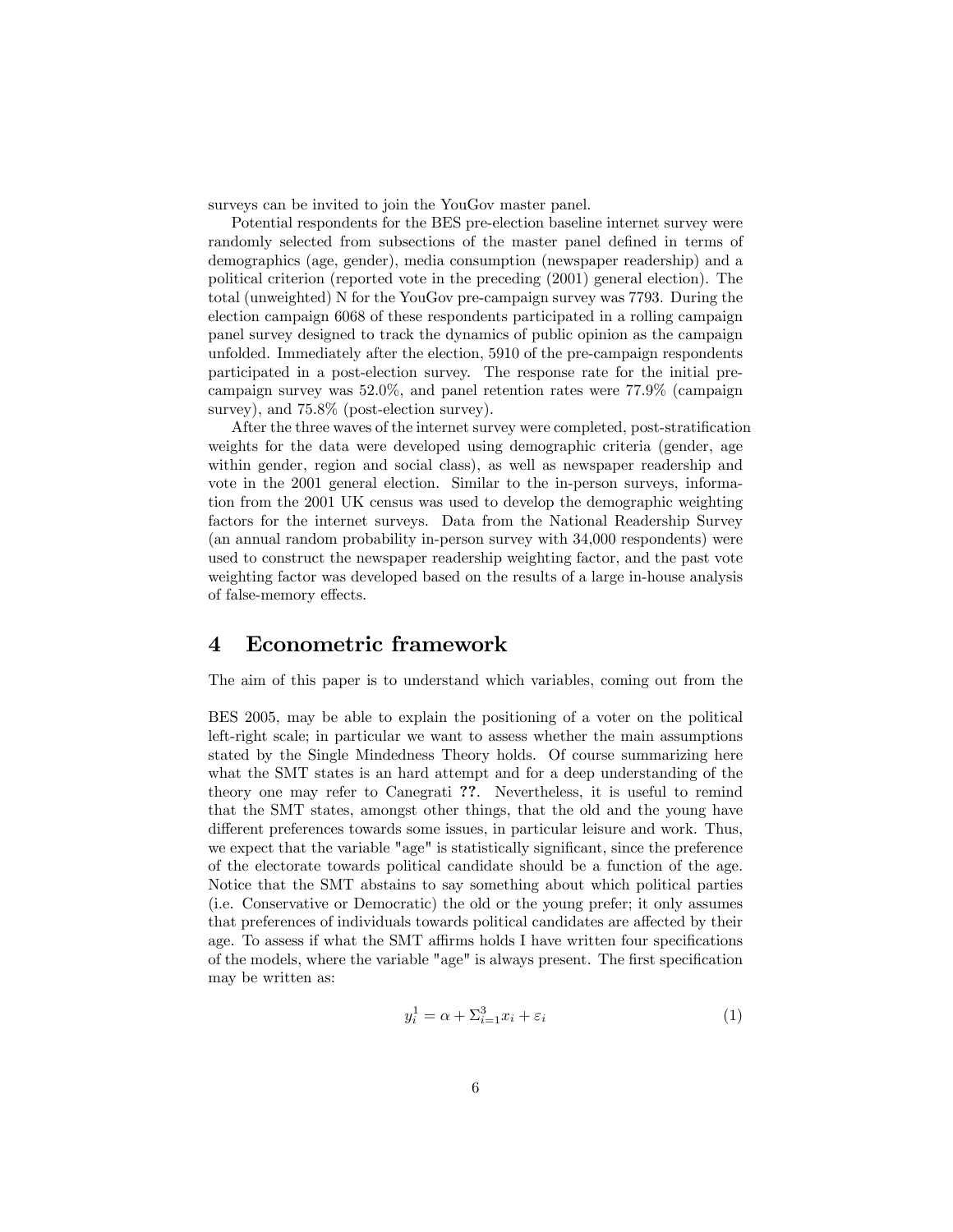where  $y_i^1$  represents the left-right scale and  $x_i$  are other regressors which denote some basic individual characteristics such as the region where the voter lives, his age and his gender. Nevertheless, we might not exclude that other variables may influence the positioning of the voter on the political scale. Hence, a second specification is introduced:

$$
y_i^2 = \alpha + \sum_{i=1}^3 x_i + \sum_{i=1}^7 s_i + \varepsilon_i \tag{2}
$$

where I have added some new regressors  $s_i$  which denote social and economical characteristics of the voter, such as level of education, marital status, employment status, the type of job, the size of community where the individual lives, his ethnicity and whether he belongs to a religious group.

In a third specification of the model

$$
y_i^3 = \alpha + \sum_{i=1}^2 x_i + \sum_{i=1}^3 s_i + \sum_{i=1}^4 a_i + \varepsilon_i \tag{3}
$$

I have introduced four regressors,  $a_i$ , representing the involvement of the voter in political actions; these variables are: the persuasion attempt, the participation to political meetings, the level of satisfaction about the Democracy in Britain and the participation to political activities and protests.

Finally, in a fourth specification

$$
y_i^4 = \alpha + \sum_{i=1}^2 x_i + \sum_{i=1}^3 s_i + \sum_{i=1}^2 a_i + \sum_{i=1}^7 j_i + \varepsilon_i
$$
 (4)

I addes 7 other variables which represent the judgment that the voter has about the political situation. There is a judgment over the general job made by the Government and then more specific judgments on how the actual Government has handled some issues such as crime, asylum seekers, National Health Service, terrorism, economy in general and taxation.

I performed regressions using LOGIT and PROBIT models, with Robust Standard Errors (results are reported in Table 3). The choice of PROBIT and LOGIT models naturally arises if we consider that the response variable is the left-right scale which is treated as ordinal, since a political scale has a natural ordering (left to right), even though distances between adjacent levels are not quantifiable. In these models, an uderlying score has been estimated as a linear function of the regressors and a set of "cut points". The probability of observing an outcome equal to o corresponds to the probability that the estimated linear function and an error term lies within an interval delimited by the estimated cut points. For instance, the probability that a responder  $i$  finds himself/herself at the fourth level of the left-right scale is equal to:

 $Pr(level_i = o) = Pr(h_{o-1} < \gamma_1 x_{1i} + ... + \gamma_h x_{hi} + v_i \le h_i)$ 

where  $v_i$  is assumed to be distributed according to a LOGIT (PROBIT) distribution

 $=\frac{1}{1=\exp(-h_o+\sum \gamma_h x_h)} - \frac{1}{1=\exp(-h_o-1+\sum \gamma_h x_h)}$ , in the case of LOGIT  $=\Phi(h_o - \sum \gamma_h x_h) - \Phi(h_{o-1} - \sum \gamma_h x_h)$ , in the case of PROBIT where  $\Phi()$  is the standard normal cumulative distribution function.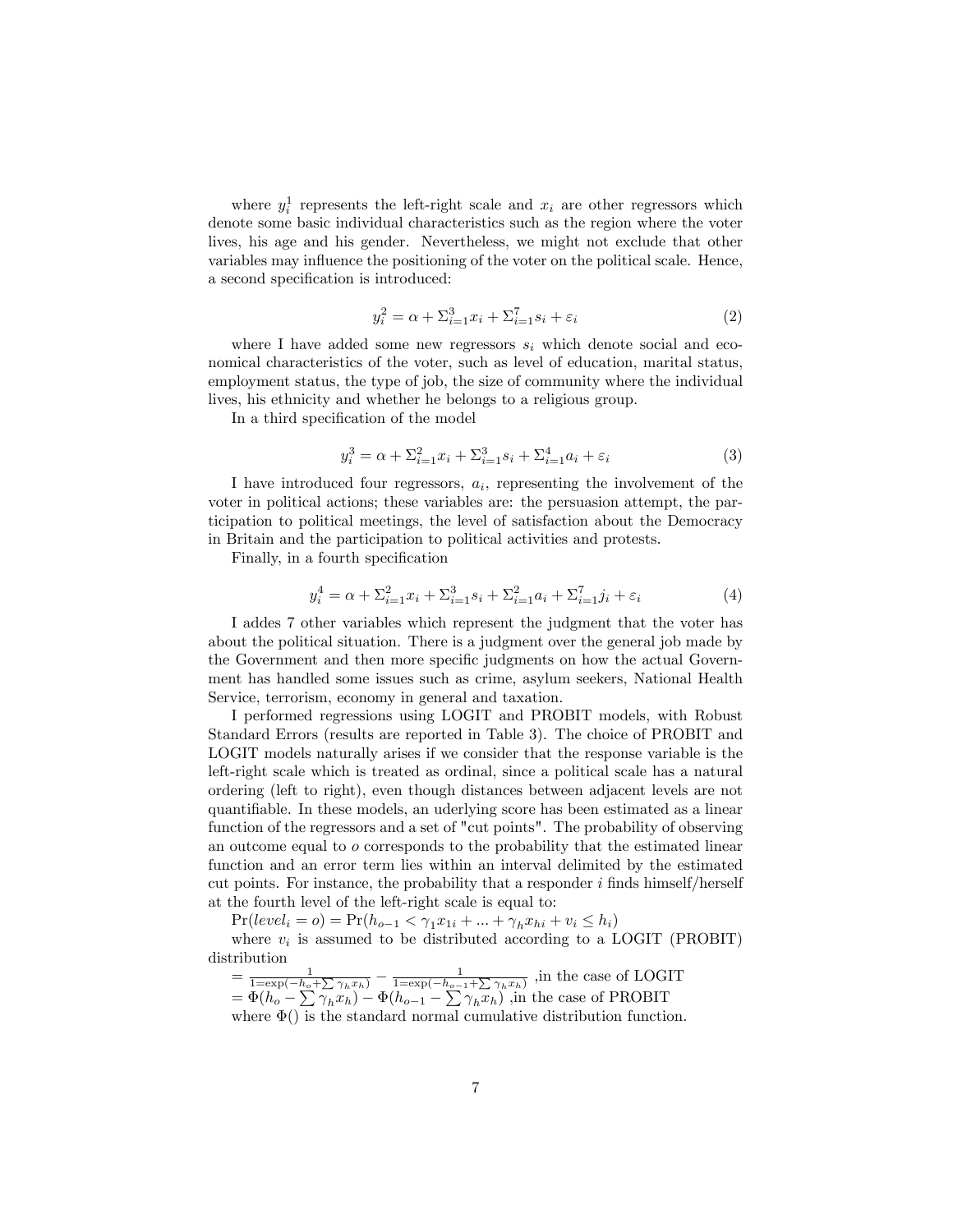Thus the estimation's outcomes consists both in a set of  $h$  coefficients and in a set of  $O-1$  cut points, with O equal to the number of possible outcomes

## 5 Descriptive Statistics

Appendix reports the questions of the survey which are interesting for our analysis. For every question a pie chart showing the answers is linked together. Questions and charts 1-9 refer to the basic characteristics of the responder, such as region, age, gender, marital status, socio-economical status, employment status, size of the community where he/she lives, ethnicity and affiliation to a religion. Question 10-21 are more interesting, since they refer to political characteristics of the responder. In particular question 10-12 refer to the level of "political activism" of the individual. Pie Chart number 10 shows that the great majority of individuals have never tried to talk with people in order to persuade them to vote for a particular candidate (55.16 per cent) and that only the 5.83 per cent have, whilst other responders answered that rarely (19.58 oer cent) or occasionally (18.59 per cent) have. Furthermore Pie Chart number 11 shows that the 74.8 per cent of individuals have never tried to directly support a political candidate (for instance attendig a meeting), and only the 5.38 per cent answered that he did it frequently. According to the joint reading of these two graphs, it seems that the percentage of political activists may be quantified around the 5 per cent, whilst the percentage of totally inactive may be quantified between the 55 and the 75 per cent. Finally Pie Chart number 13 shows the percentage of responders who took part in a protest. The percentage of individuals who answered "yes"  $(11.4)$  is firmly lower than those who answered "no"  $(87.12)$ , again confirming the existence of a political inerthia amongst the electorate. Otherwise, Pie Chart number 12 shows the level of satisfaction for how democracy works in Great Britain. It emerges that the percentage of those who answered to be very  $(5.71)$  or fairly  $(44.68)$  satisfied is almost equal to that of those who answered to be not very  $(29.68)$  or not at all satisfied  $(17.02)$ . Questions 14-20 refer to the judgment given by responders to the Government's job. In particular, question 14 asks to express an overall judgement on the most important issue: the pie chart shows that the great majority of individuals has a negative opinion about how government has operated, the 32,68 per cent believe that the Government has made a bad job and the 27.42 per cent believe that the Government has made a very bad job. Only the 21.44 believe that the job has been good and the 6.16 that the job has been very good. Question 15-20 refer to more specific topics such as crime, asylum seekers, NHS, terrorism, economy and taxation. Here, judgments seem to be worse for security issues and slightly better for economic issues. In particular the judgement on how government has handled crime, asylum seekers is particularly negative, whilst it gets better for the management of NHS and terrorism. As for the economic issues the general judgement on how government has managed the economy is firmly positive: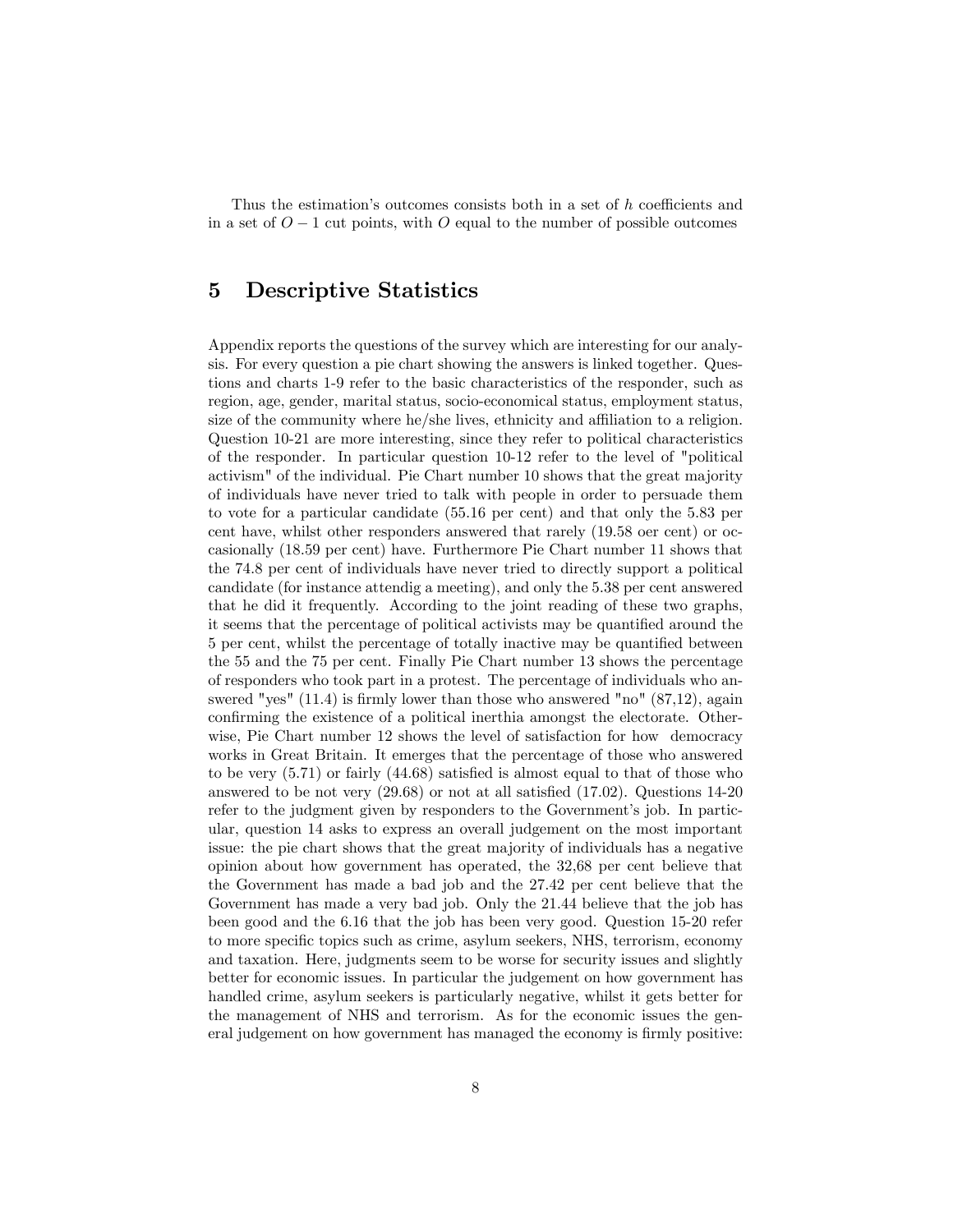only the 6.58 per cent expressed a very bad judgement and 14.22 a fairly bad one, whilst the 36.35 expressed a fairly good judgment and the 14.37 a very good one even though this judgement gets worse if individuals were asked to express an opinion on the taxation issue where the 19.27 expressed a very bad opinion and 22.7 a fairly bad one, against the 25.53 which expressed a fairly good opinion and the 3.77 which expressed a very good opinion. Finally, answer 21 asked individuals to place themselves on a eleven-level left-right scale. The lowest level (0) corresponds to the extreme left position, whilst the highest level (11) corresponds to the extreme right position. It can be easily seen that the majority of respondents are located at the centre-left position, which reflects the political tendency of the u.k. electorate during the 2005 elections.

## 6 Kernel Density Estimation

We want now to give a shape to the underlying density of the variables (left-right scale, judgment on how the government has handled the economy and how the government has handled taxation). Initially I draw an histogram. The number of bins is determined by the following formula:

 $\min(\sqrt{n}, 10 \log_{10} n)$ 

For the *left-right scale, n* is equal to 2558, thus the number of bin is equal to 33 (Figure 1). For the judgment on how the government has handled the economy and for how the government has handled taxation is equal to 3326 and thus the number of bin is equal to 35 (Figure 2-3)

Otherwise, figures 4-15 show different kernel density estimates which exploit the Epanechnikov density, using different band width  $(50,25,15,5$  respectively). In particular, figures 4-7 show estimates for the left-right scale, figures 8-11 estimates for the judgment on how government handled the economy and figures 12-15 estimate for the judgement on how government handled the taxation. Choosing the optimal level of width is not an easy task. As we can see the level of smoothness change as a funcion of the width; smaller widths do not smooth the density as much. Furthermore, in every graph the density estimate was overlaid with a normal density for comparison purposes, as to get an idea of how far is the distance between the two densities. Inspecting the trends we may see that the elder tend to give slightly better judgment to the government's job than the younger do.

## 7 Results

First of all, notice that results do not differ with the two methods: this is typical in the ordered variables since the only difference between LOGIT and PROBIT is that the LOGIT distribution has "fatter" tails. Due to this similarity, I will only comment the results obtained with LOGIT estimation, but the same could be done for the PROBIT.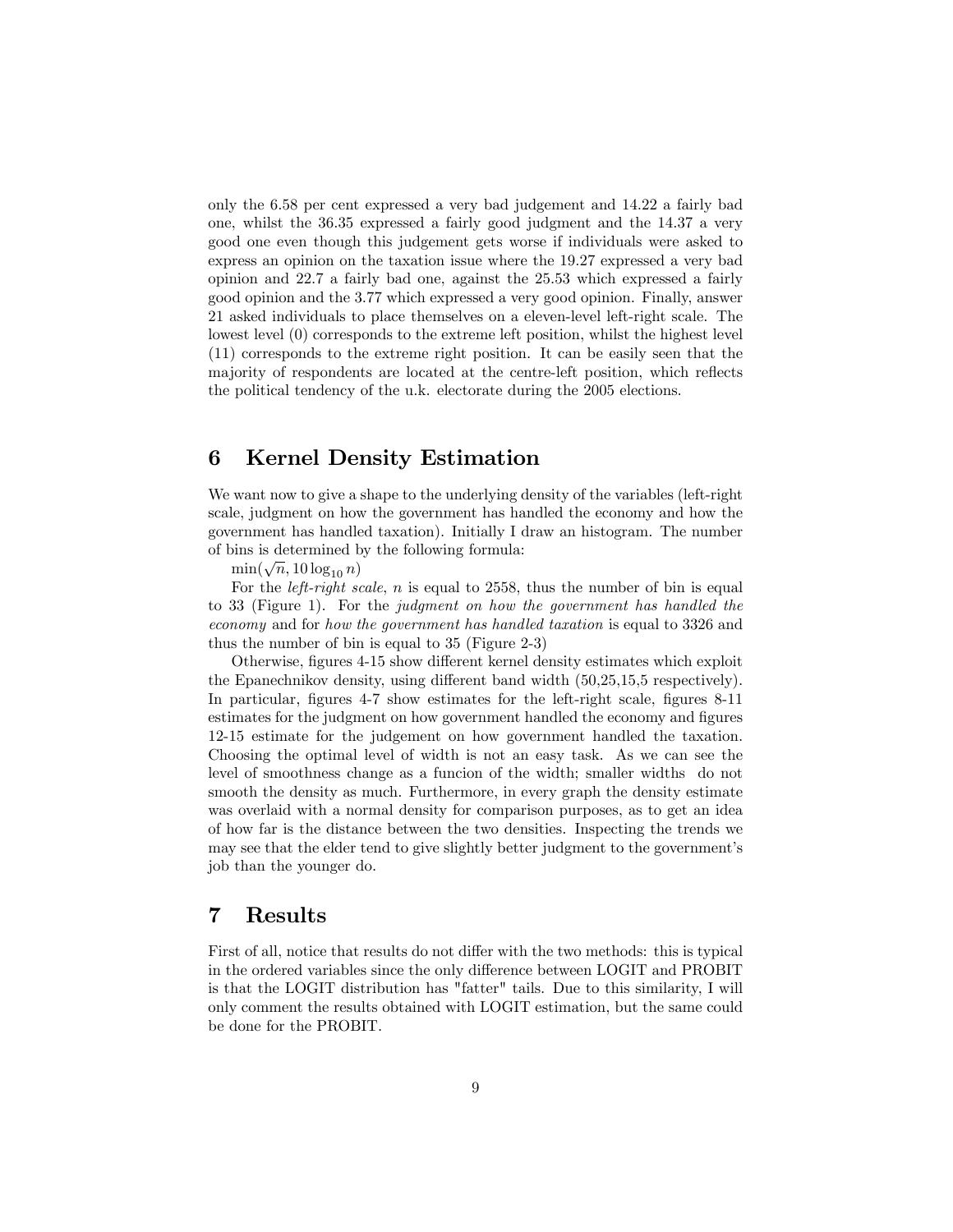- The first specification of the model tells us that the variable region is not statistically significant, whilst variables age is significant at the 1 per cent of the confidence interval and variable **gender** is significant at the 10 per cent of the confidence interval. The insignificance of the variable region is not surprising, since we do not expect that a region is statistically oriented to the left rather than to the right. Otherwise, age is strongly significant, meaning that for an increase in one year of age, the level on the left-right scale increases of the 0.0121 while the other variables of the model are held constant. Since an increase in the political scale means to be more right-oriented, the sign of the log-odds indicates that the old are more conservative than the young. Also the variable gender is statistically significant, this time with a negative coefficient equal to  $-0.1204$ . This means that being a female decreases the expected change in the level of the political scale which in an ultimate analysis indicates that women are more labourist than conservative.
- $\bullet$  The second specification introduces other socio-economic variable, but we can see that only education, size of community and religion mem**bership** are statistically significant. Interpreting the education coefficient is not an easy task since elements of the variable do not follow a particular ordering and thus we cannot say that an increase in the level of education increase the possibility to find in a higher rather than in a lower level on the political scale. Otherwise the size of community indicates that living in a bigger community decreases the expectation to be conservative by 0.0544. Finally not being a member of a religion entails a decrease in the dependent variable of 0.2819, meaning that religious responders feel more conservative.
- $\bullet$  The third specification add some proxy for political activism. With respect to the previous specification we may see that the level education is no longer significant, whilst two new variables, level of satisfaction about democracy in Britain and taking part in protests are. In particular most satisfied people tend to be more conservative (the expected increase on the political scale is 0.3662) and so are people who take part in protests.
- $\bullet$  Finally, the fourth specification add opinions about the government's job. It is interesting to notice that the overall judgement is not significant at all, whilst more specific assessments, apart from the management of asylum seekers which is statistically significant only at the 10 per cent of the confidence interval using LOGIT regression or not significant at all using the PROBIT, are. As we expected increasing the bad opinion about the government's job on a single issue increases the expectation to find in a higher level on the left-right scale, or in other words to feel more conservative. Notice that this does not hold if we refers to the opinion about terrorism where the higher the level of unsatisfaction, the higher the expectations to be labourist (-0.2498).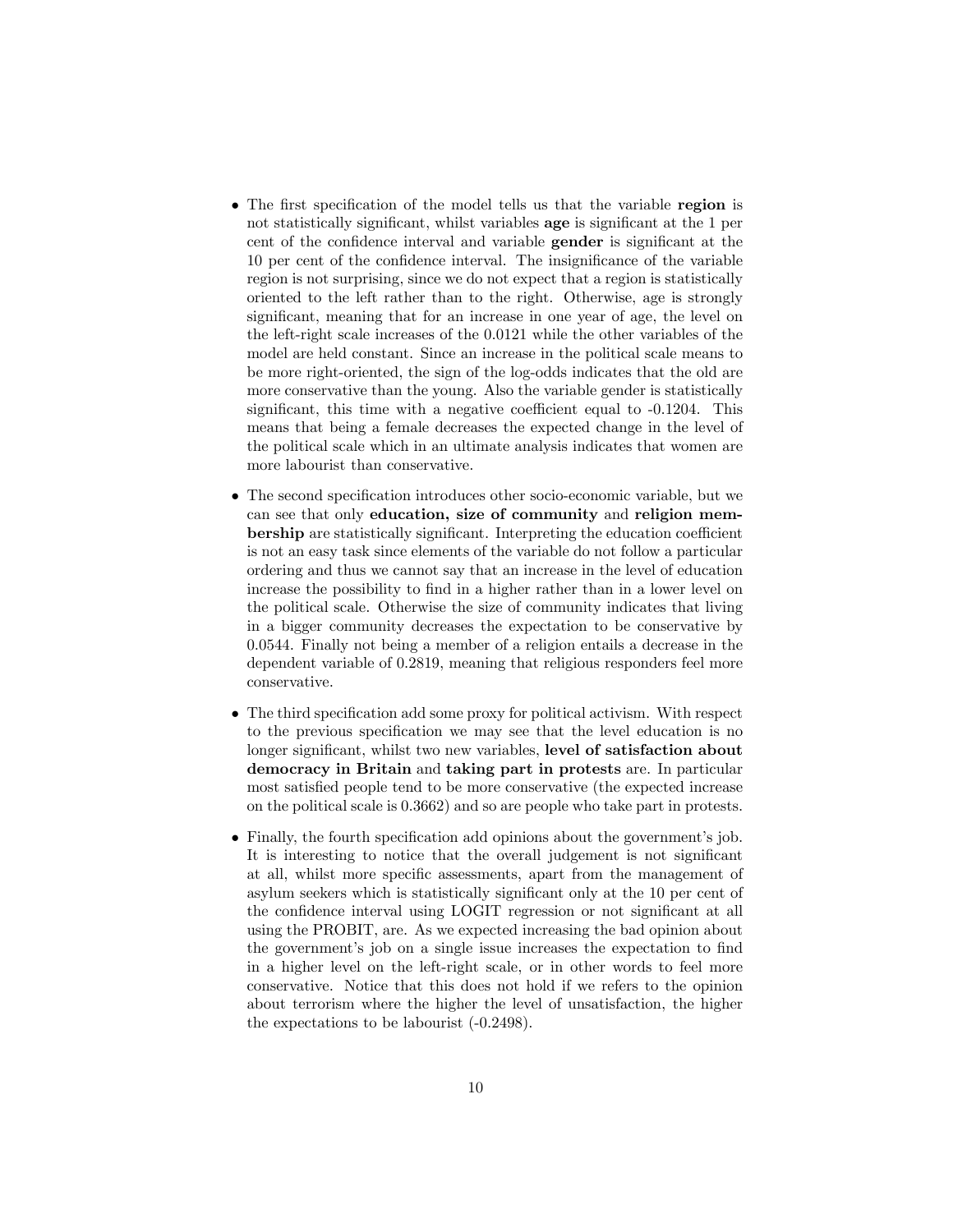## 8 Predictions

Table 4 shows the predicted probabilities for an the first respondent of the list. Obviously the same could be replicate for every respondent. We can see that probability to locate in every single level of the scale differs from specification to specification. In particular, the individual has a greater probability to be left-oriented in the first specification of the model and more right oriented in the third.

[TABLE 4 HERE]

## 9 Conclusions

In this paper analysed the British Election Study in order to assess the validity of the Single Mindedness Theory.The main goal was to evaluate whether political preferences of voters for political candidates depend on their age, as the SMT affirms, together with some other characteristics such as gender, education, religion, social and economic conditions. I used different specifications and run LOGIT and PROBIT regression. Results are robust in showing that variable age is strongly statistically significant, demonstrating that Single Mindedness Theory assumptions holds in the UK political environment.

## References

- [1] (1997) Alvarez, R.: Information and Elections, The University Michigan Press
- [2] (1984) Enelow, J.M. & Hinich, M.J: The Spatial Theory of Voting. New York: Cambridge University Press
- [3] (2006) Canegrati, E.: The Single Mindedness Theory: Micro foundation and Applications to Social Security Systems, MPRA Paper 1223
- [4] Sanders, D., Clarke, H., Steward, M. & Whiteley, P. (2007) Does Mode Matter For Modelling Political Choice? Evidence From the 2005 British Election Study, Forthcoming: Political Analysis
- [5] (2004) Veiga, F.J. & Veiga, L.G.: The determinants of vote intentions in Portugal, Public Choice Vol.118; pp. 341-364
- [6] (2007) Wikipedia contributors, íList of political parties in the United Kingdomí, Wikipedia, The Free Encyclopedia, 16 April 2007, 16:11 UTC,  $\langle$ http://en.wikipedia.org/w/index.php?title=List of political parties in the\_United\_Kingdom&oldid=123278264> [accessed 19 April 2007]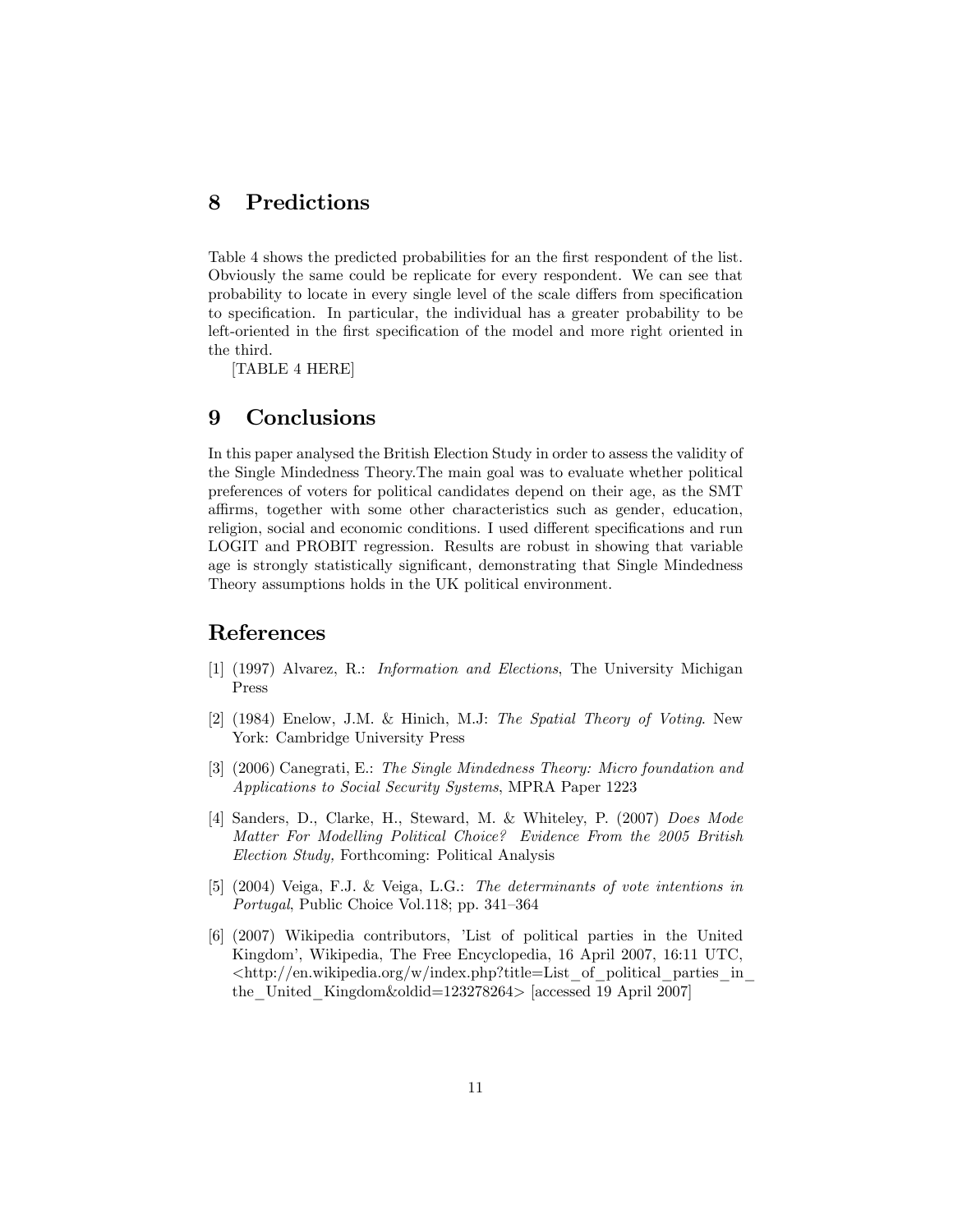## 10 Appendix

### 10.1 List of variables

#### 1. REGION

In which of the following do you live? East Anglia East Midlands Greater London North North West Scotland South East South West Wales West Midlands Yorkshire & Humberside

[PIE CHART 1 HERE] 2. AGE What is your age (in years)?

[PIE CHART 2 HERE] 3. GENDER What is your gender? Male Female

#### 4. EDUCATION

What is your highest level of qualification? no formal qualifications youth training certificate/skillseekers recognized trade apprenticeship clerical and commercial city and guild certificate city and guild certificate - advanced onc cse grades 2-5 cse grade 1, gce o level, gcse, school  $scottish$  ordinary / lower certificate gce a level or higher certificate scottish higher certificate nursing qualification (eg sen, srn, scm teaching qualification (not degree) university diploma university or cnaa first degree (eg ba)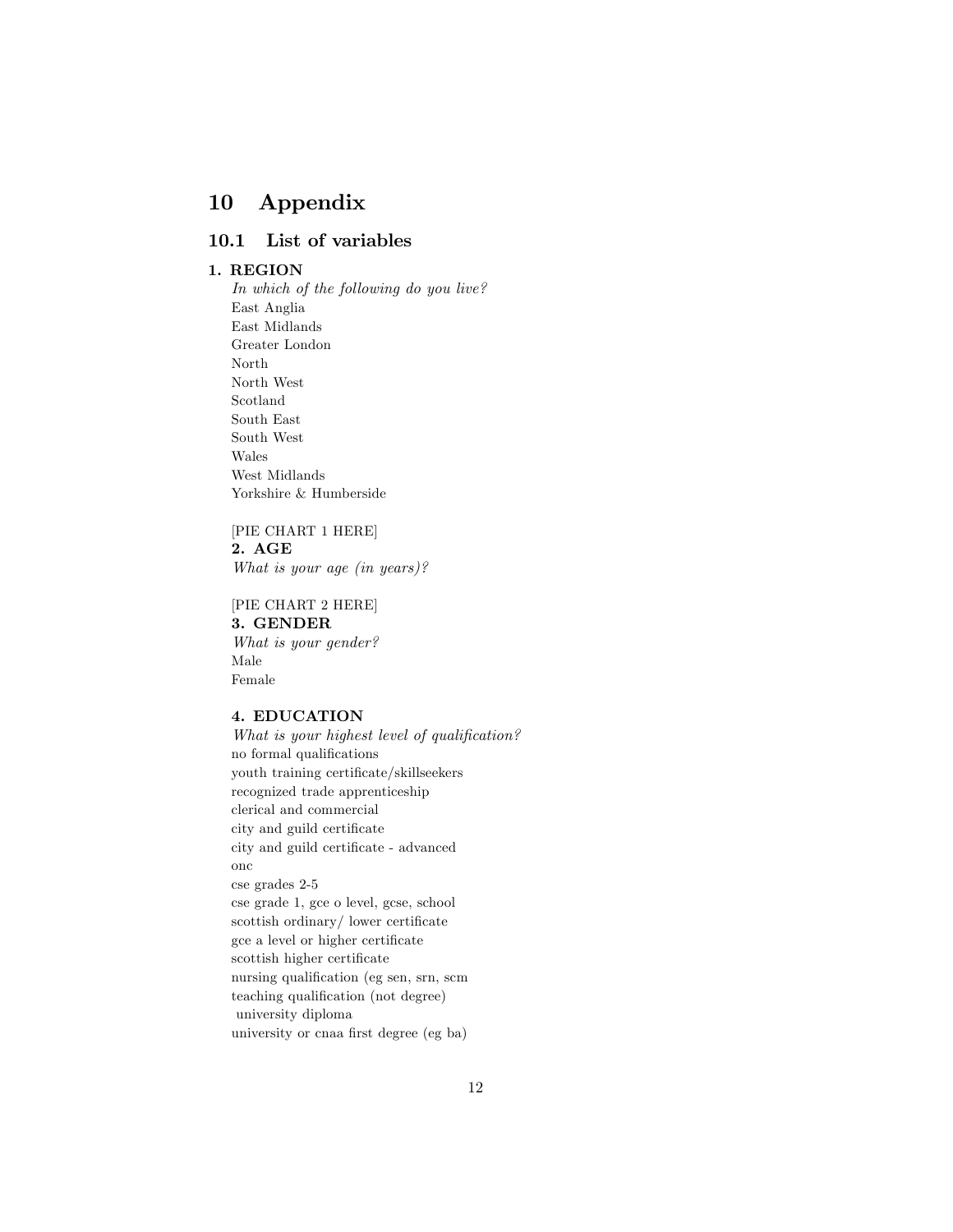university or cnaa higher degree (eg m.phil) other technical, professional or higher don't know refused

#### [PIE CHART 3 HERE] 5. MARITAL STATUS

What is your marital status? married living as married separated (after being married) divorced widowed never married

#### [PIE CHART 4 HERE] 6. EMPLOYMENT STATUS

What is your employment status? working full time (30 or more hours per week) working part time (8 - 29 hours per week) working part time (less than 8 hours a week) full time student retired unemployed not working other

#### [PIE CHART 5 HERE] 7. SOCIAL AND ECONOMICAL CONDITIONS

What is your type of work? professional or higher technical work manager or senior administrator clerical sales or services foreman or supervisor of other workers skilled manual work semi-skilled or unskilled manual work other have never worked

#### [PIE CHART 6 HERE] 8. SIZE OF COMMUNITY

What is the size of the community you live in? Live on a farm Village under 500 people 500 to 1,000 people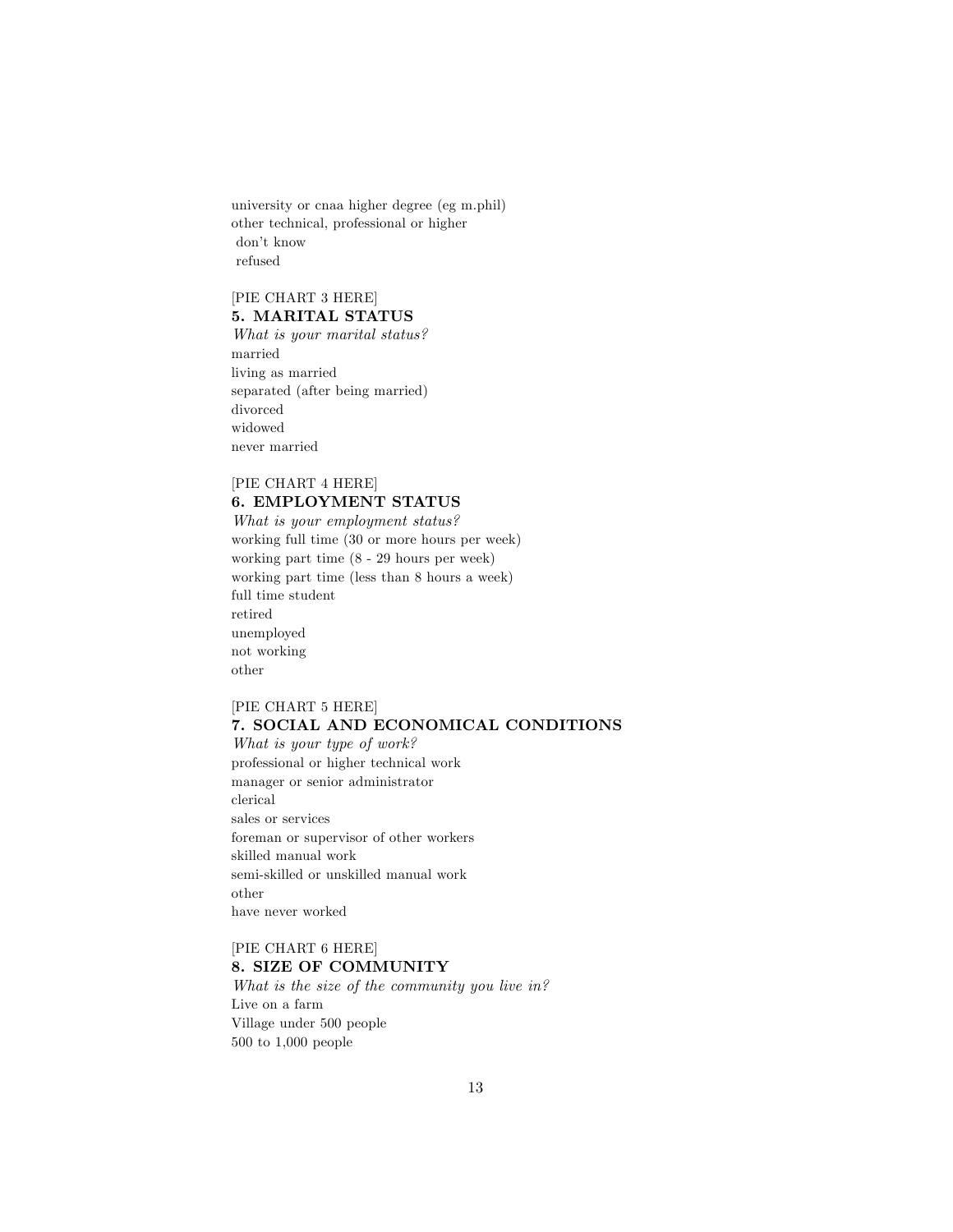1,001 to 10,000 people 10,000 to 50,000 people 50,001 to 100,000 people 100,001 to 500,000 people 500,001 to 1,000,000 people Over 1,000,000 people Don't know

#### [PIE CHART 7 HERE] 9. ETHNICITY

What is your Ethnicity? white british any other white background white and black caribbean white and black african white and asian any other mixed background indian pakistani bangladeshi any other asian background black caribbean black african any other black background chinese other ethnic group refused

## [PIE CHART 8 HERE] 10. MEMBER OF RELIGION

Are you a member of any religion? yes no not sure/don't know refused

#### [PIE CHART 9 HERE] 11. PERSUASION ATTEMPT

Talked to other people to persuade them to vote for a particular party of candidate?

Frequently Occasionally Rarely Never Don't know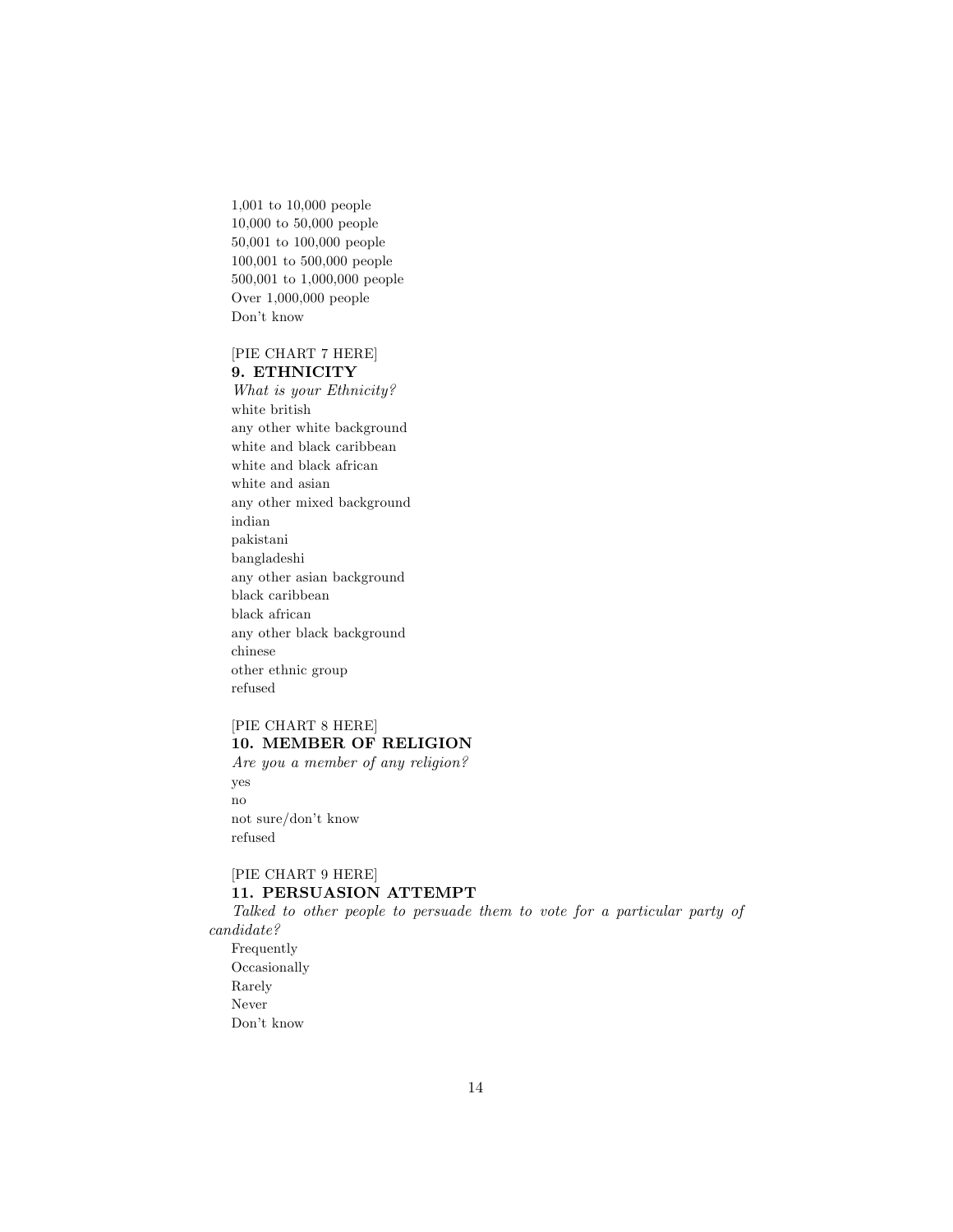#### [PIE CHART 10 HERE]

#### 12. MEETING ATTENDANCE

Showed your support for a particular party or candidate by, for example, attending a meeting, putting up campaign signs, or in some other way

Frequently Occasionally Rarely Never Don't know

#### [PIE CHART 11 HERE]

#### 13. SATISFACTION ABOUT DEMOCRACY

On the whole, are you very satisfied, fairly satisfied, not very satisfied, or not at all satisfied with the way democracy works in Great Britain?

Very satisfied Fairly satisfied Not very satisfied Not at all satisfied Don't know

#### [PIE CHART 12 HERE]

#### 14. TAKE PART TO PROTEST

 $Contacted$  a politician or government official either in person or in writing, or some other way

Taken part in a protest, march or demonstration Worked together with people who shared the same concern Yes

No

Don't know

#### [PIE CHART 13 HERE]

#### 15. JUDGMENT ON GOVERNMENT JOB

How do you judge the job done by present gov about the most important issue over the last 4 years?

there was no one most important issue

very good job good job bad job very bad job don't know

#### [PIE CHART 14 HERE]

#### 16. JUDGMENT HOW LABOUR GOVERNMENT HANDLED CRIME

How well do you think the present government has handled crime in Britain? Very well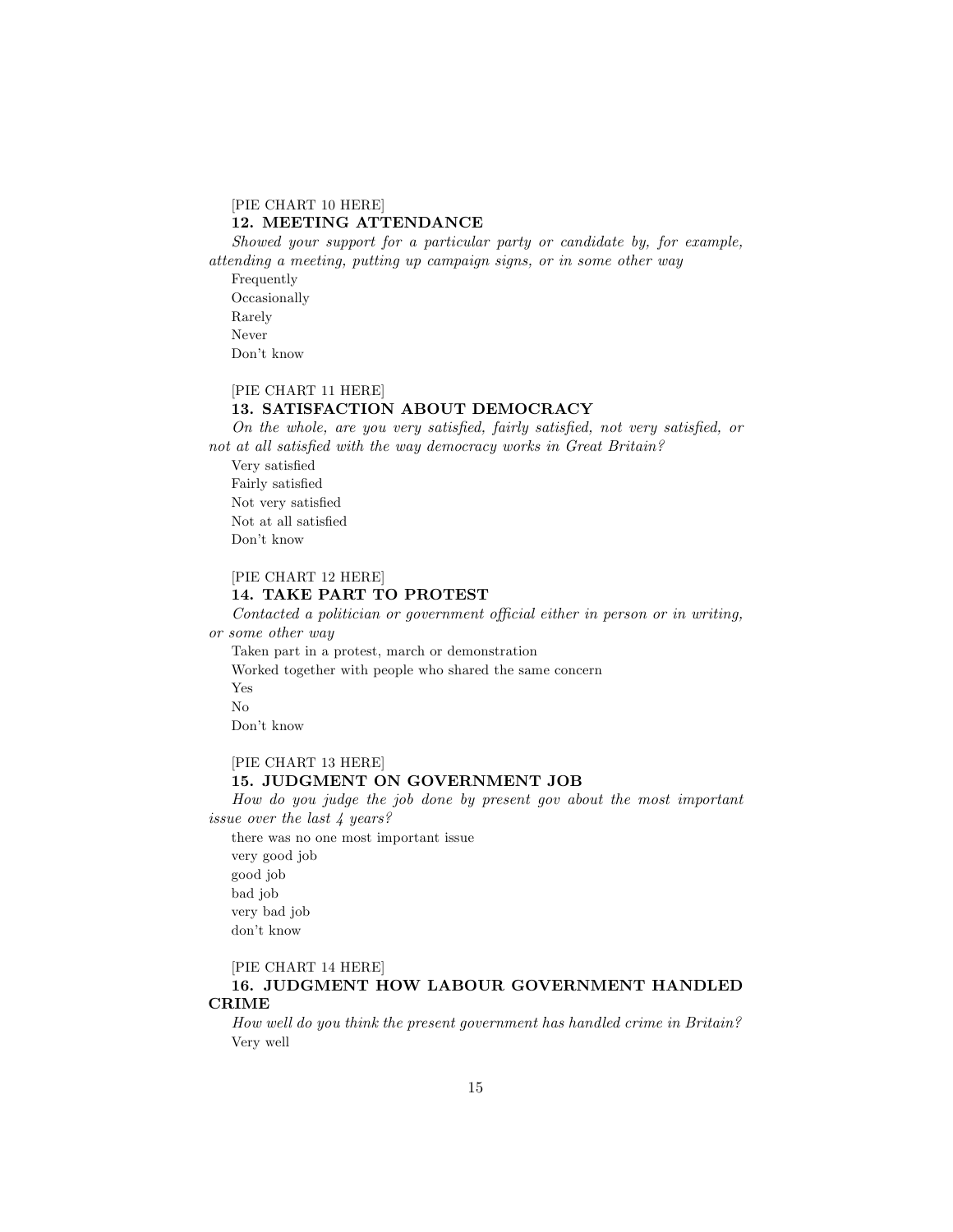Fairly well Neither well nor badly Fairly badly Very badly Don't know [PIE CHART 15 HERE] 17. JUDGMENT HOW LABOUR GOVERNMENT HANDLED ASYLUM

How well do you think the present government has handled asylum seekers? Very well Fairly well Neither well nor badly Fairly badly Very badly Don't know

[PIE CHART 16 HERE]

#### 18. JUDGMENT HOW LABOUR GOVERNMENT HANDLED NHS

How well do you think the present government has handled National Health Service?

Very well Fairly well Neither well nor badly Fairly badly Very badly Don't know.

#### [PIE CHART 17 HERE]

#### 19. JUDGMENT HOW LABOUR GOVERNMENT HANDLED TERRORISM

How well do you think the present government has handled the risk of terrorism in Britain?

Very well Fairly well Neither well nor badly Fairly badly Very badly Don't know

[PIE CHART 18 HERE]

#### 20. JUDGMENT HOW LABOUR GOVERNMENT HANDLED ECONOMY

How well do you think the present government has handled the economy in general?

Very well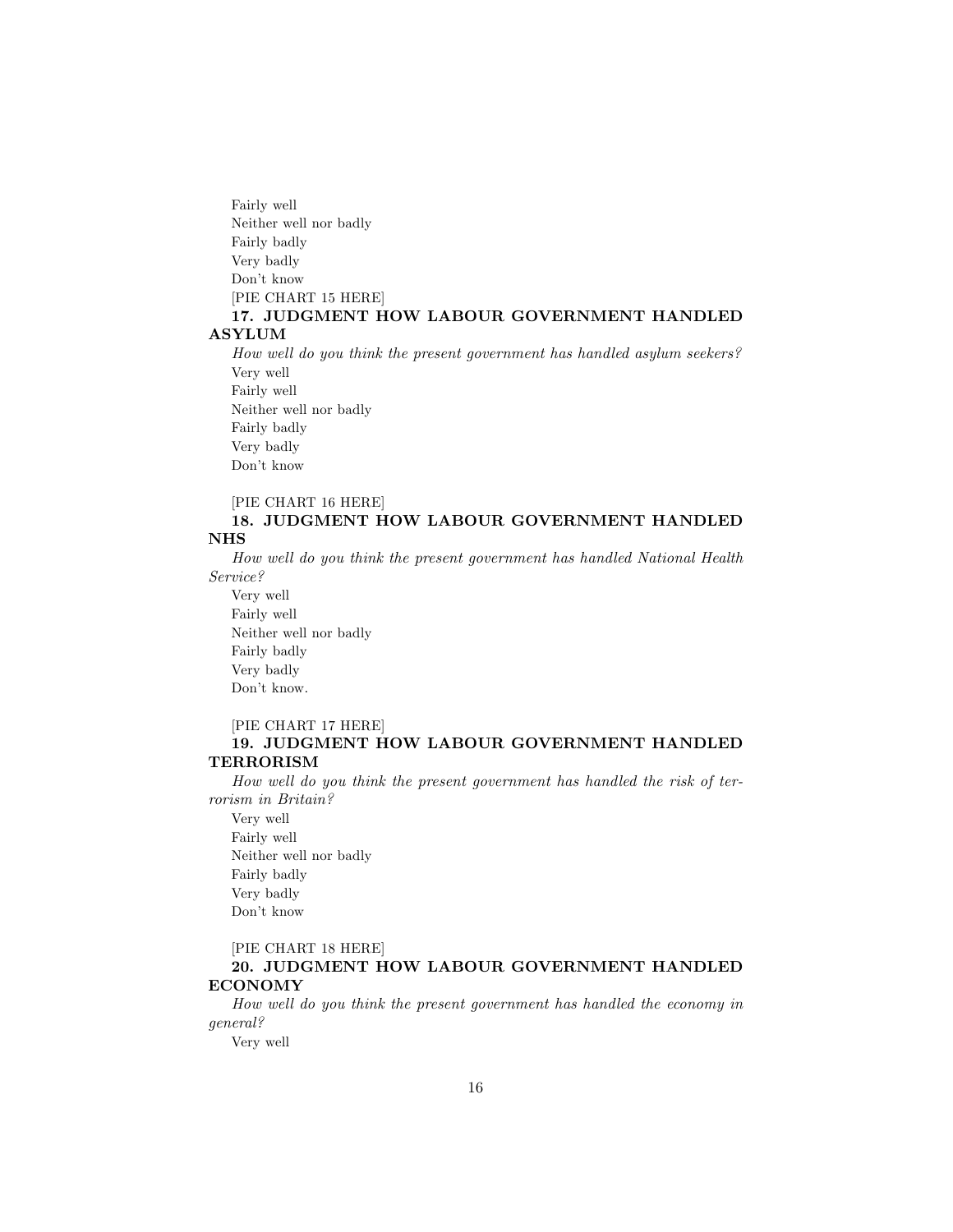Fairly well Neither well nor badly Fairly badly Very badly Don't know

#### [PIE CHART 19 HERE]

#### 21. JUDGMENT HOW LABOUR GOVERNMENT HANDLED TAXATION

How well do you think the present government has handled taxation in general?

Very well Fairly well Neither well nor badly Fairly badly Very badly Don't know

## [PIE CHART 20 HERE]

#### 22. LEFT-RIGHT SCALE

Thinking back to the 'left-right' scale again. In politics people sometimes talk of left and

right. Where would you place yourself on a scale from  $0$  to  $10$  where  $0$  means the  $left$ ,

and 10 means the 'right'?  $0$  – left 1 2 3 4 5 6 7 8 9  $10$  – right Don't know

[PIE CHART 21 HERE]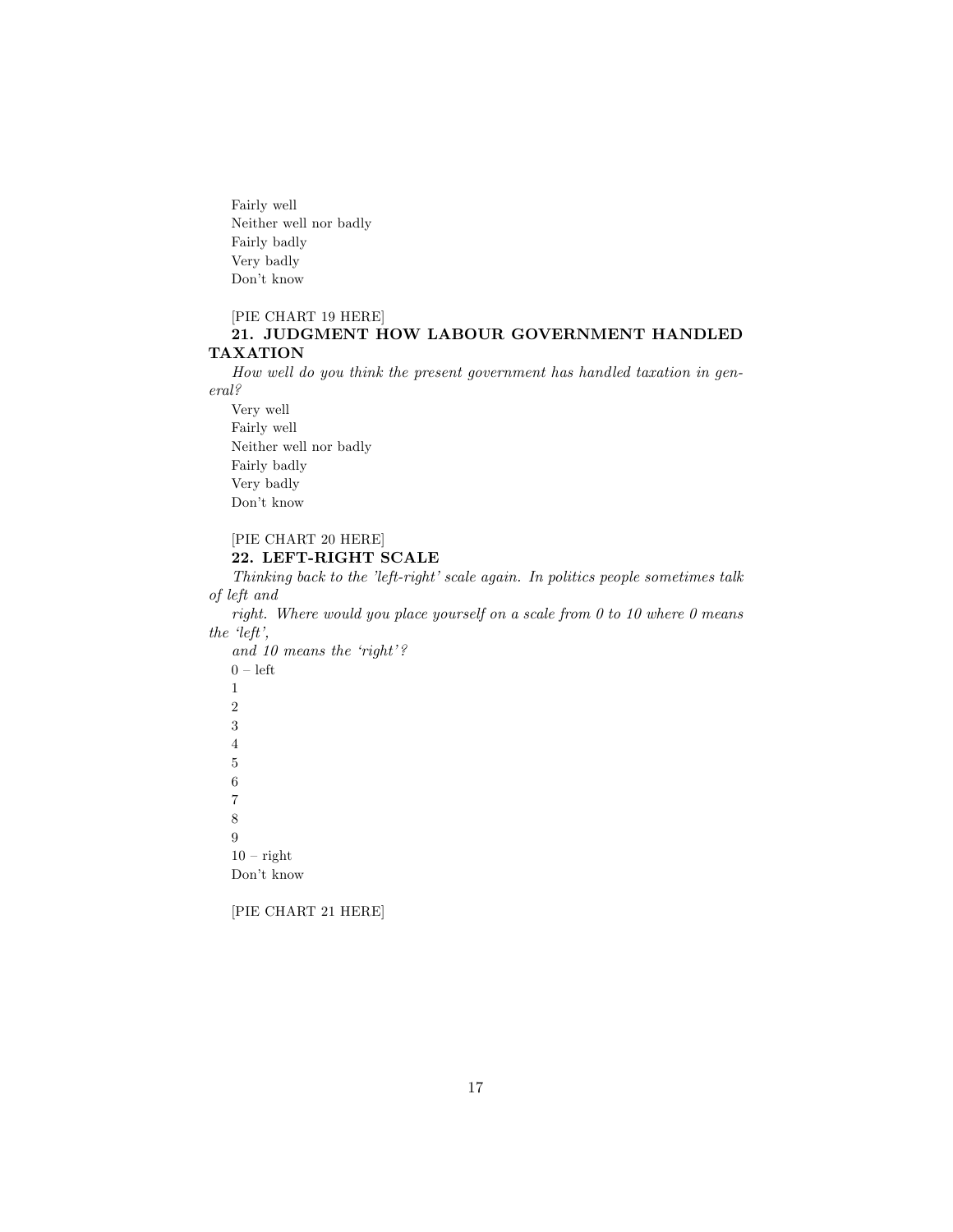| Dependent variable:                              | LOGIT      | <b>PROBIT</b> | <b>LOGIT</b>           | <b>PROBIT</b>          | <b>LOGIT</b> | <b>PROBIT</b> | <b>LOGIT</b>        | <b>PROBIT</b>       |
|--------------------------------------------------|------------|---------------|------------------------|------------------------|--------------|---------------|---------------------|---------------------|
| left-right scale                                 | (1)        | (1)           | (2)                    | (2)                    | (3)          | (3)           | (4)                 | (4)                 |
| Region                                           | .0019      | .0017         | $-.0021$               | .0003                  |              |               |                     |                     |
|                                                  | (0.868)    | (0.798)       | (0.857)                | (0.963)                |              |               |                     |                     |
| Age                                              | $.0121***$ | .0068***      | $.0056*$               | $.0032*$               | $.005*$      | .0030         | $.0053**$           | $.0034**$           |
|                                                  | (0.000)    | (0.000)       | (0.065)                | (0.061)                | (0.067)      | $(0.048)$ **  | (0.050)             | (0.023)             |
| Gender                                           | $-.1204*$  | $-.0620$      | $-.1356*$              | $-.0709*$              | $-1433**$    | $-.0697$      | $-.1731**$          | $-1042**$           |
|                                                  | (0.085)    | (0.124)       | (0.063)                | (0.093)                | (0.045)      | $(0.093)*$    | (0.020)             | (0.015)             |
| Education                                        |            |               | $-.0181**$             | $-.0093**$             | $-.0092$     | $-.0049$      | .0031               | .001                |
|                                                  |            |               | (0.015)                | (0.032)                | (0.165)      | (0.208)       | (0.641)             | (0.803)             |
| Marital status                                   |            |               | $-.0240$               | $-0151$                |              |               |                     |                     |
|                                                  |            |               | (0.202)                | (0.163)                |              |               |                     |                     |
| Employment status                                |            |               | .0026                  | .0006                  |              |               |                     |                     |
|                                                  |            |               | (0.875)<br>$-.0224$    | (0.948)                |              |               |                     |                     |
| Social-economic<br>conditions                    |            |               |                        | $-.0106$               |              |               |                     |                     |
| Size of community                                |            |               | (0.174)<br>$-.0554***$ | (0.260)<br>$-0.312***$ | $-0.0556***$ | $-0.304***$   | $-.0335**$          | $-.02**$            |
|                                                  |            |               | (0.000)                | (0.001)                | (0.000)      | (0.001)       | (0.029)             | (0.026)             |
| Ethnicity                                        |            |               | $-.0192$               | $-.0098$               |              |               |                     |                     |
|                                                  |            |               | (0.269)                | (0.320)                |              |               |                     |                     |
| Member of religion                               |            |               | $-.2819***$            | $-.1700***$            | $-.3051***$  | $-.1814***$   | $-.2398***$         | $-1473***$          |
|                                                  |            |               | (0.000)                | (0.000)                | (0.000)      | (0.000)       | (0.000)             | (0.000)             |
| Persuasion attempt                               |            |               |                        |                        | .0396        | .0121         |                     |                     |
|                                                  |            |               |                        |                        | (0.393)      | (0.639)       |                     |                     |
| Meeting attendance                               |            |               |                        |                        | $-0.0599$    | $-.0328$      |                     |                     |
|                                                  |            |               |                        |                        | (0.247)      | (0.246)       |                     |                     |
| Satisfaction about Democracy                     |            |               |                        |                        | $.3662***$   | .1927***      | $-.1182**$          | $-.0576*$           |
|                                                  |            |               |                        |                        | (0.0000)     | (0.000)       | (0.030)             | (0.070)             |
| Take part to protest                             |            |               |                        |                        | .8695***     | .4651***      | $.6265***$          | .3534***            |
|                                                  |            |               |                        |                        | (0.0000)     | (0.000)       | (0.000)             | (0.000)             |
| Judgement on Government job                      |            |               |                        |                        |              |               | $-.0055$            | $-.0024$            |
|                                                  |            |               |                        |                        |              |               | (0.873)             | (0.901)             |
| Judgement how Labour                             |            |               |                        |                        |              |               | $.2075***$          | .0991***            |
| Government handled crime<br>Judgement how Labour |            |               |                        |                        |              |               | (0.000)<br>.3295*** | (0.001)<br>$.19***$ |
| Government handled asylum                        |            |               |                        |                        |              |               | (0.000)             | (0.000)             |
| Judgement how Labour                             |            |               |                        |                        |              |               | $.0830*$            | .0535               |
| Government handled NHS                           |            |               |                        |                        |              |               | (0.063)             | (0.036)             |
| Judgement how Labour                             |            |               |                        |                        |              |               | $-.2498***$         | $-.1355***$         |
| Government handled terrorism                     |            |               |                        |                        |              |               | (0.000)             | (0.000)             |
| Judgement how Labour                             |            |               |                        |                        |              |               | $.3302***$          | .1711***            |
| Government handled economy                       |            |               |                        |                        |              |               | (.0000)             | (0.000)             |
| Judgement how Labour                             |            |               |                        |                        |              |               | .1910***            | .0941 ***           |
| Government handled taxation                      |            |               |                        |                        |              |               | (.0000)             | (0.000)             |
|                                                  |            |               |                        |                        |              |               |                     |                     |
| Cut point 1                                      | $-3.47$    | $-1.80$       | $-5.02$                | $-2.68$                | $-2.39$      | $-1.30$       | $-98$               | $-46$               |
| Cut point 2                                      | $-2.84$    | $-1.54$       | $-4.44$                | $-2.43$                | $-1.78$      | $-1.04$       | $-.36$              | $-.20$              |
| Cut point 3                                      | $-1.79$    | $-1.03$       | $-3.32$                | $-1.90$                | $-.66$       | $-.50$        | .78                 | .35                 |
| Cut point 4                                      | $-85$      | $-.52$        | $-2.37$                | $-1.38$                | .30          | .02           | 1.83                | .92                 |
| Cut point 5                                      | $-.18$     | $-.12$        | $-1.68$                | $-.96$                 | 1.01         | .44           | 2.64                | 1.39                |
| Cut point 6                                      | 1.05       | .64           | $-43$                  | $-.19$                 | 2.32         | 1.24          | 4.16                | 2.28                |
| Cut point 7                                      | 1.59       | .97           | .11                    | .13                    | 2.88         | 1.58          | 4.79                | 2.65                |
| Cut point 8                                      | 2.37       | 1.40          | $.89\,$                | .56                    | 3.67         | 2.02          | 5.65                | 3.13                |
| Cut point 9                                      | 3.41       | 1.91          | 1.91                   | 1.07                   | 4.72         | 2.54          | 6.75                | 3.69                |
| Cut point 10                                     | 4.19       | 2.26          | 2.73                   | 1.43                   | 5.53         | 2.90          | 7.58                | 4.06                |
| Number of observations                           | 2557       | 2557          | 2432                   | 2432                   | 2479         | 2479          | 2480                | 2480                |
| Pseudo R2                                        | 0.0027     | 0.0026        | 0.0074                 | 0.0195                 | 0.0180       | 0.0180        | 0.0644              | 0.0586              |

**TABLE 3**: Probit and Logit regressions for the question: *Thinking to the 'left-right' scale. In politics people sometimes talk of left and right. Where would you place yourself on a scale from 0 to 10 where 0 means the 'left', and 10 means the 'right'?* 

Regressions with Robust standard errors (p-values in parenthesis)

(\*\*\*) significant at 1% of the C.I.

 $(**)$  significant at 5% of the C.I.

(\*) significant at 10% of the C.I.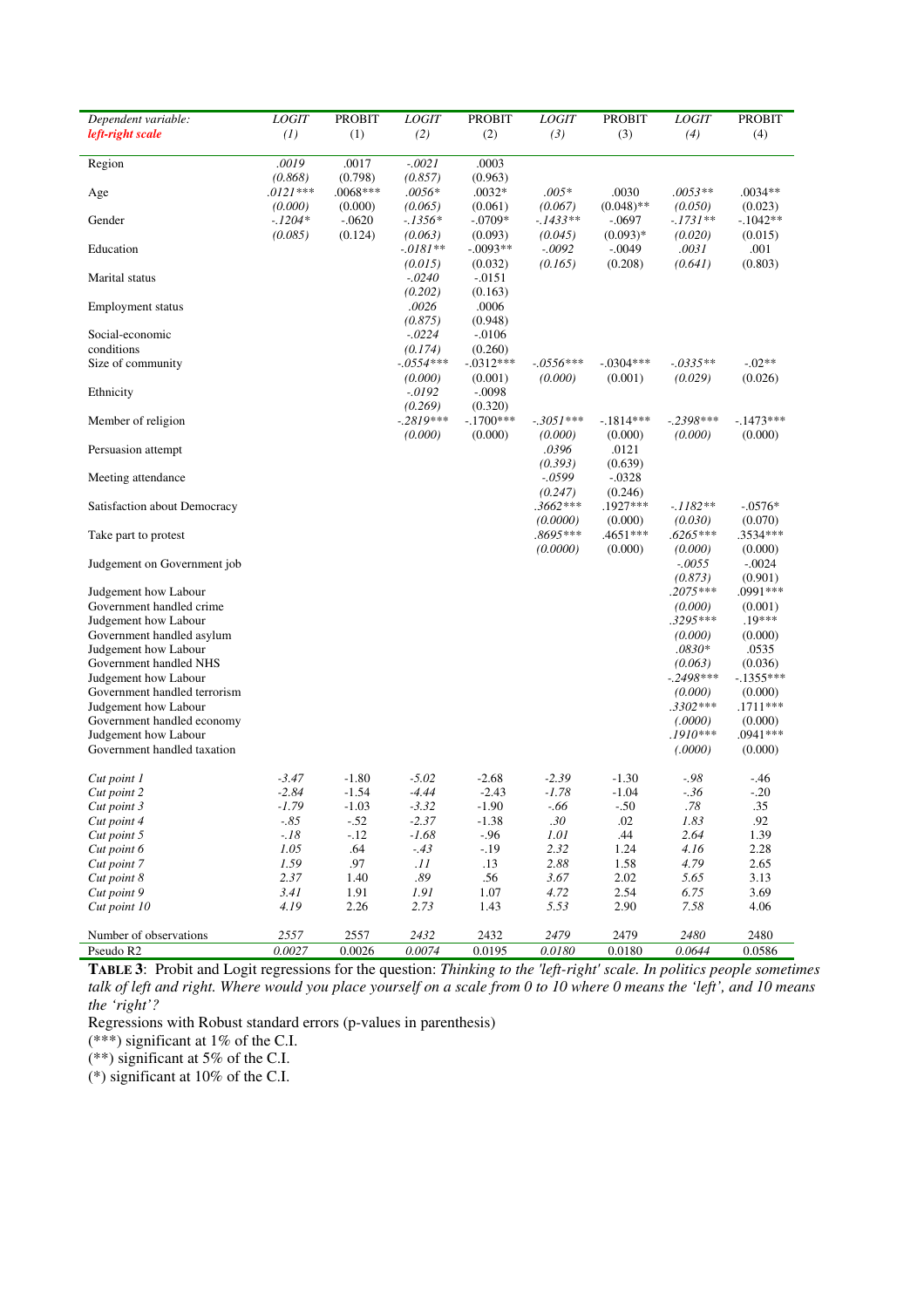| Predicted probability for an i- | <i>LOGIT</i> | <b>PROBIT</b>       | <i>LOGIT</i> | <b>PROBIT</b> | <i>LOGIT</i> | <b>PROBIT</b> | <b>LOGIT</b> | <b>PROBIT</b> |
|---------------------------------|--------------|---------------------|--------------|---------------|--------------|---------------|--------------|---------------|
| th responder                    | (1)          | $\scriptstyle{(1)}$ | (2)          | (2)           | (3)          | (3)           | (4)          | (4)           |
| Left                            | .0167        | .0152               | .0128        | .0102         | .0105        | .0076         | .0127        | .0108         |
|                                 | .0139        | .0134               | .0098        | .0089         | .0086        | .0074         | .0106        | .0100         |
|                                 | .0528        | .0527               | .0438        | .0431         | .0370        | .0364         | .0473        | .0493         |
|                                 | .1054        | .1078               | .0891        | .0930         | .0795        | .0848         | .1077        | .1132         |
| 4                               | .1234        | .1262               | .1132        | .1187         | .1070        | .1139         | .1495        | .1487         |
|                                 | .2989        | .2991               | .2945        | .2963         | .3005        | .3011         | .3616        | .3457         |
| 6                               | .1186        | .1164               | .1276        | .1234         | .1323        | .1268         | .1173        | .1194         |
|                                 | .1250        | .1225               | .1376        | .1321         | .1446        | .1380         | .1010        | .1082         |
| 8                               | .0878        | .0871               | .1021        | .1001         | .1082        | .1063         | .0592        | .0637         |
| 9                               | .0302        | .0307               | .0373        | .0382         | .0383        | .0397         | .0181        | .0181         |
| Right                           | .0266        | .0282               | .0316        | .0354         | .0328        | .0373         | .0145        | .0123         |
|                                 |              |                     |              |               |              |               |              |               |

**TABLE 4:** Predicted Probabilities



**FIGURE 1:** Kernel Density Function for the left-right scale (0=left; 10=right); Blue: under 45; Red: over 45



**FIGURE 2**: Kernel Density Function for the judgement "how labour government handled economy"; Blue: under 45; Red: over 45



**FIGURE 3**: Kernel Density Function for the judgement "how labour government handled taxation";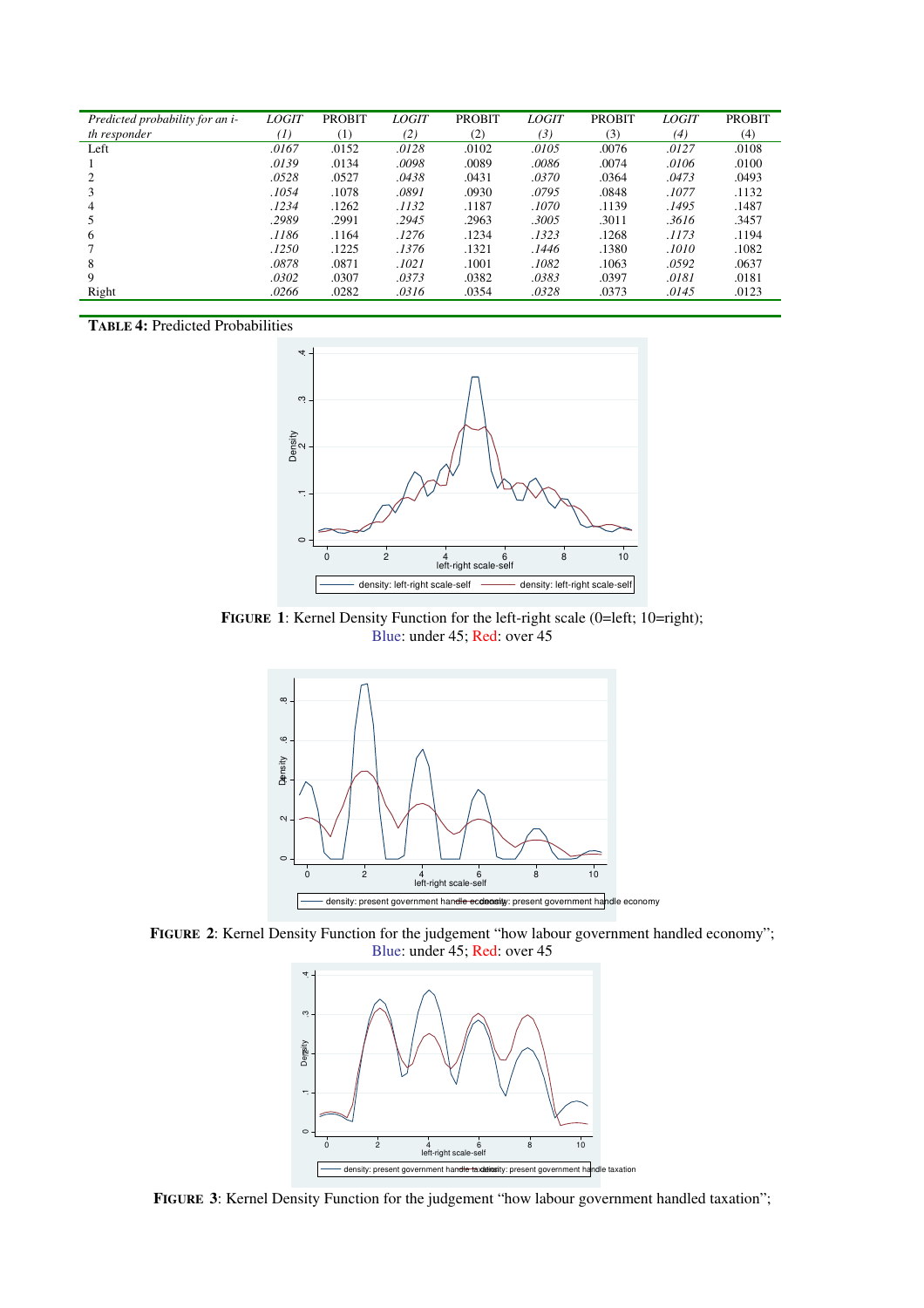



**FIGURE 5**



**FIGURE 6**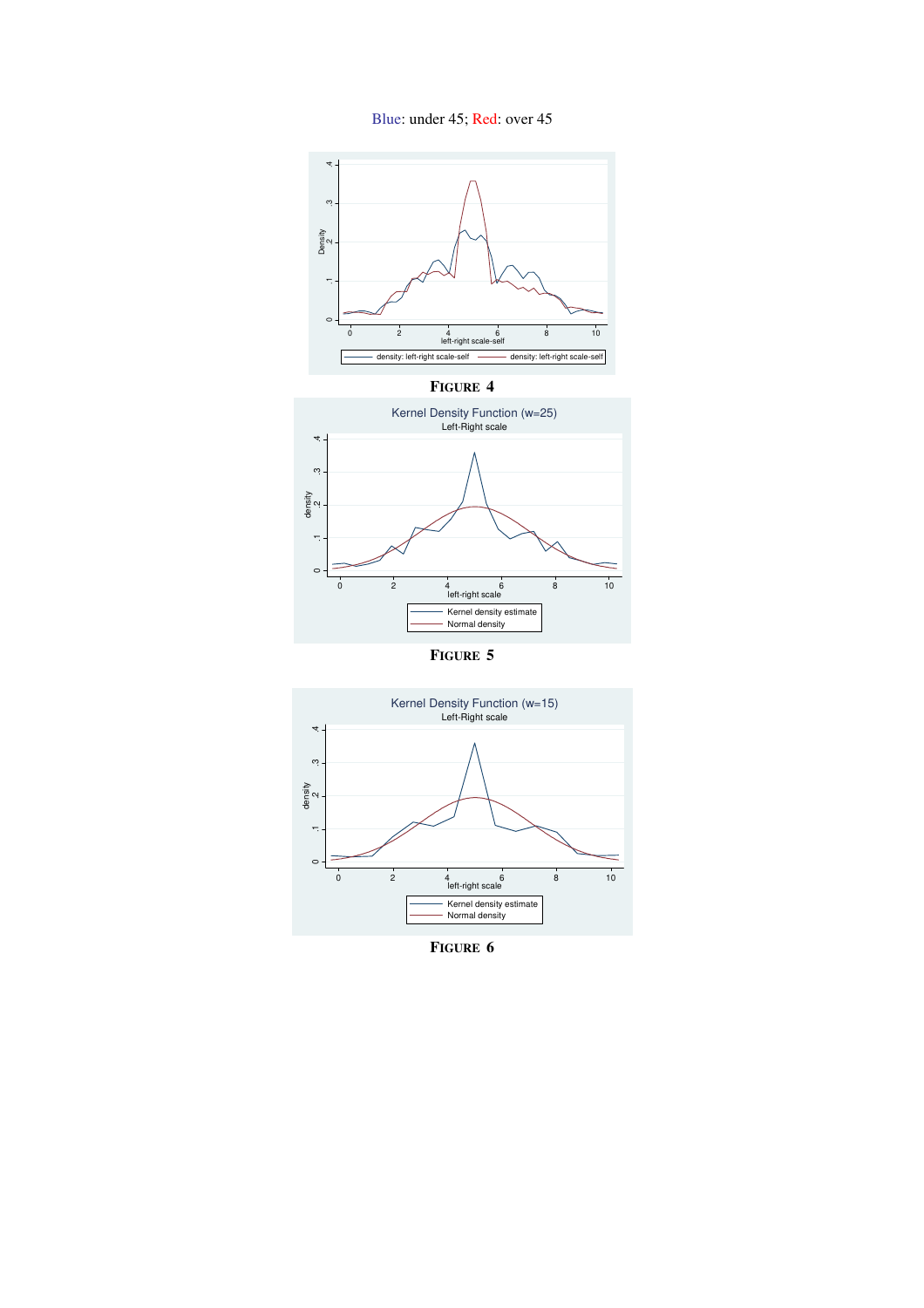

**FIGURE 7** 



**FIGURE 8** 



**FIGURE 9**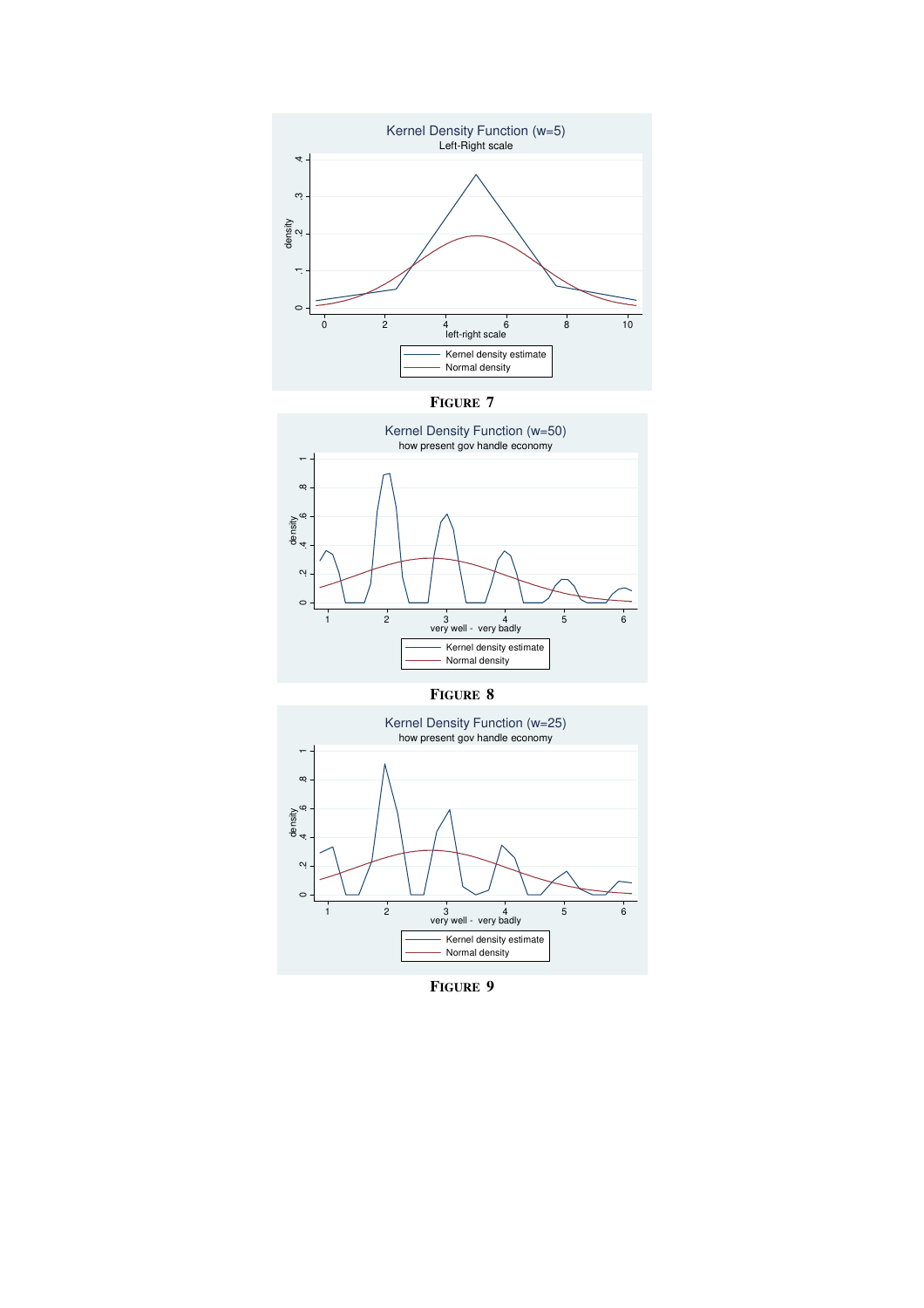





**FIGURE 11** 



**FIGURE 12**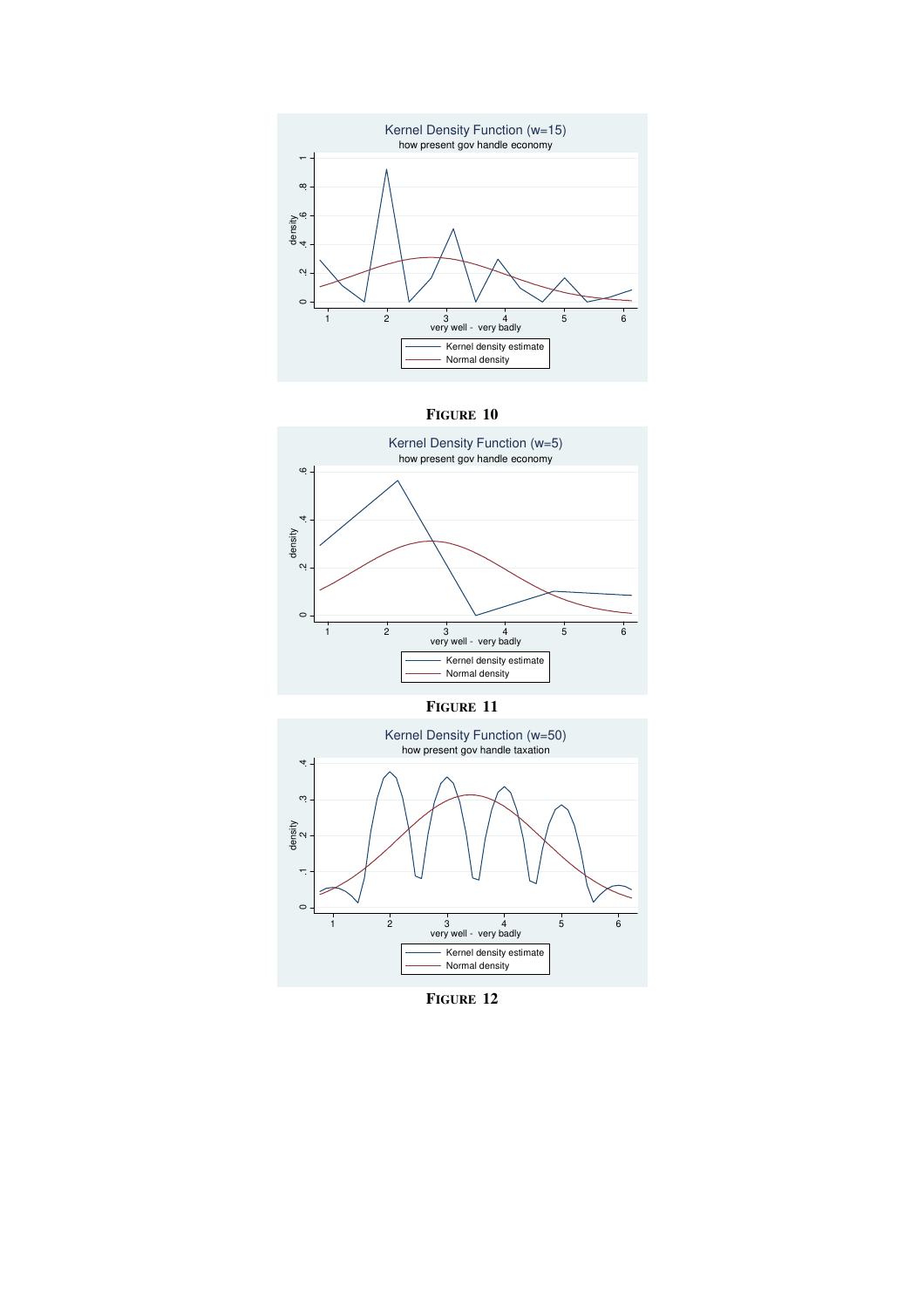

**FIGURE 13** 



**FIGURE 14** 



**FIGURE 15**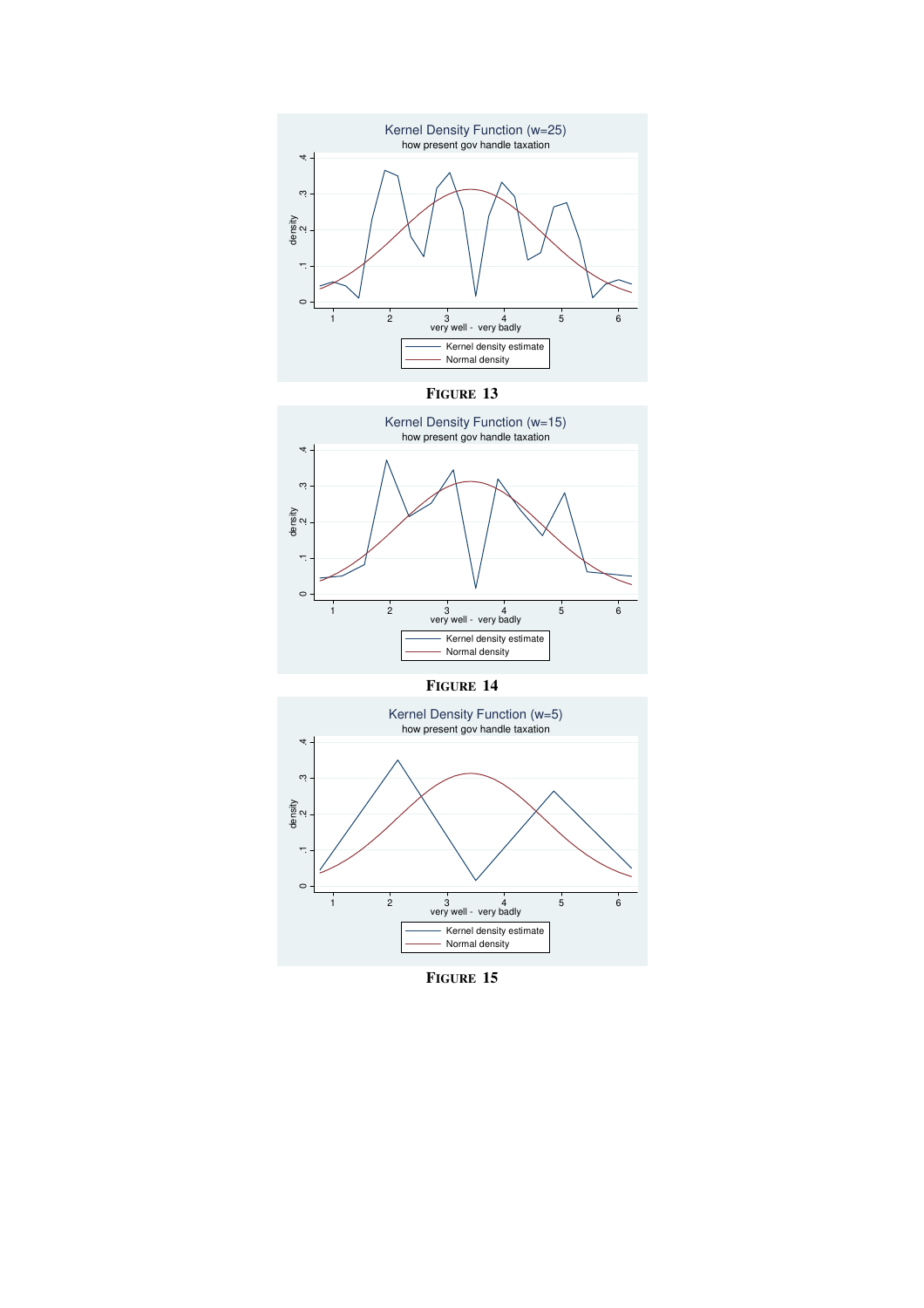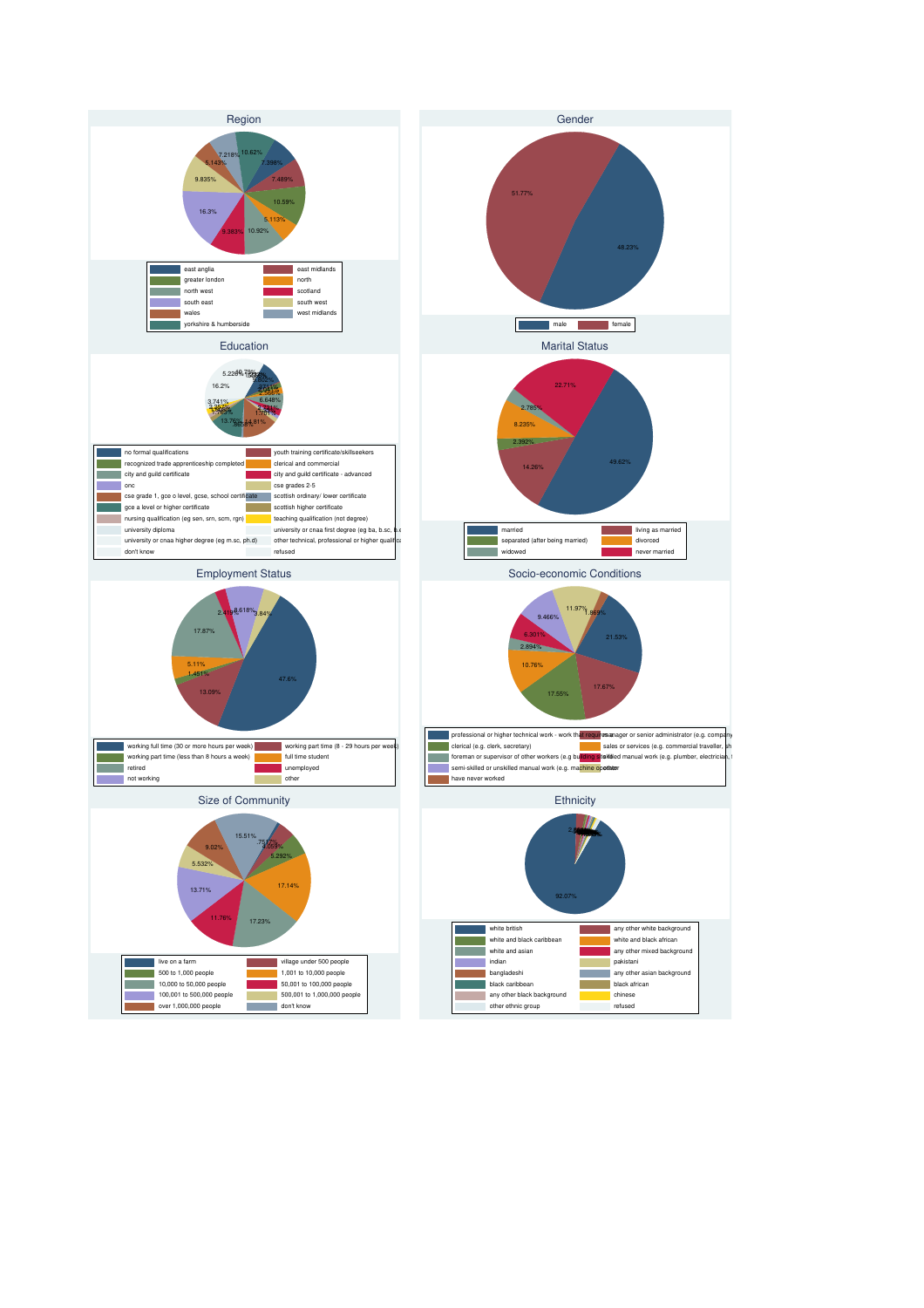